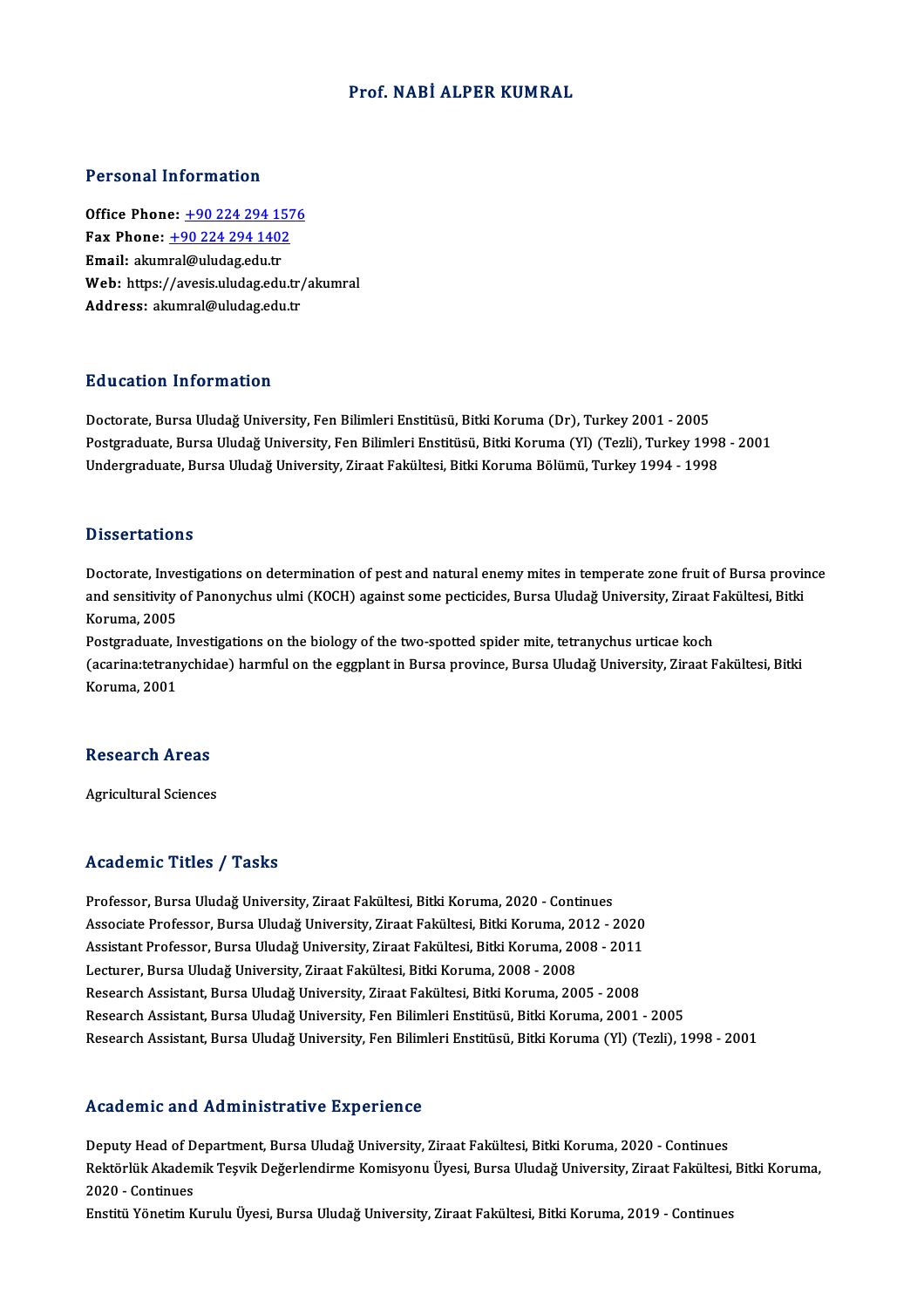#### Courses

Courses<br>LABORATUVAR GÜVENLİĞİ, Undergraduate, 2020 - 2021<br>MESLEKİ UVCULAMA IL Undergraduate, 2019 - 2020 SSATSSS<br>LABORATUVAR GÜVENLİĞİ, Undergraduate, 2020 - 20<br>MESLEKİ UYGULAMA II, Undergraduate, 2019 - 2020<br>PÖCEK MOREOLOUSİ, Undergraduate, 2020 - 2021 LABORATUVAR GÜVENLİĞİ, Undergraduate, 2020 -<br>MESLEKİ UYGULAMA II, Undergraduate, 2019 - 202<br>BÖCEK MORFOLOJİSİ, Undergraduate, 2020 - 2021<br>CENEL AKAROLOJİ Undergraduate, 2019 - 2020 MESLEKİ UYGULAMA II, Undergraduate, 2019 - 2<br>BÖCEK MORFOLOJİSİ, Undergraduate, 2020 - 202<br>GENEL AKAROLOJİ, Undergraduate, 2019 - 2020<br>PİTKİ KORUMADA GİRİSİMCİLİK ve YENİLİKÇİ TE GENEL AKAROLOJİ, Undergraduate, 2019 - 2020<br>BİTKİ KORUMADA GİRİSİMCİLİK ve YENİLİKCİ TEKNOLOJİLER, Undergraduate, 2019 - 2020 PESTİSİTLER VE ÇEVRE, Undergraduate, 2020 - 2021 BİTKİ KORUMADA GİRİŞİMCİLİK ve YENİLİKÇİ TEKNOLOJ<br>PESTİSİTLER VE ÇEVRE, Undergraduate, 2020 - 2021<br>İŞ SAĞLIĞI ve GÜVENLİĞİ II, Undergraduate, 2019 - 2020<br>UVCULAMALI TARIMSAL AKAROLOJİ, Pestaraduate, 2020 PESTİSİTLER VE ÇEVRE, Undergraduate, 2020 - 2021<br>İŞ SAĞLIĞI ve GÜVENLİĞİ II, Undergraduate, 2019 - 2020<br>UYGULAMALI TARIMSAL AKAROLOJİ , Postgraduate, 2020 - 2021<br>PÖCEK TOKSİKOLOJİSİ, Postgraduate, 2019, 2020 İŞ SAĞLIĞI ve GÜVENLİĞİ II, Undergraduate, 2019 -<br>UYGULAMALI TARIMSAL AKAROLOJİ , Postgraduate<br>BÖCEK TOKSİKOLOJİSİ , Postgraduate, 2019 - 2020<br>PESTİSİTI ER ve CEVRE , Undergraduate, 2020 - 202 UYGULAMALI TARIMSAL AKAROLOJİ , Postgraduate, 2<br>BÖCEK TOKSİKOLOJİSİ , Postgraduate, 2019 - 2020<br>PESTİSİTLER ve ÇEVRE, Undergraduate, 2020 - 2021<br>MEZUNİVET PROJESİ I, Undergraduate, 2020 - 2021 BÖCEK TOKSİKOLOJİSİ , Postgraduate, 2019 - 2020<br>PESTİSİTLER ve ÇEVRE, Undergraduate, 2020 - 2021<br>MEZUNİYET PROJESİ I, Undergraduate, 2020 - 2021 PESTISITLER ve ÇEVRE, Undergraduate, 2020 - 2021<br>MEZUNIYET PROJESİ I, Undergraduate, 2020 - 2021<br>SUPTROPİKAL İKLİM MEYVE ZARARLILARI, Undergraduate, 2020 - 2021<br>MESLEKİ UVCULAMA LUndergraduate, 2020, 2021 MEZUNİYET PROJESİ I, Undergraduate, 2020 - 2021<br>SUPTROPİKAL İKLİM MEYVE ZARARLILARI, Undergr:<br>MESLEKİ UYGULAMA I, Undergraduate, 2020 - 2021 MESLEKİ UYGULAMA I, Undergraduate, 2020 - 2021<br>Advising Theses

Advising Theses<br>Kumral N. A. , Yalova ilinde çeşitli bitkilerde saptanan Phytoseiidae familyasına ait avcı akarlar üzerine taksonomik<br>arastırma, Bostaraduata, ESADE(Student), 2021 raa vasing "riceses"<br>Kumral N. A. , Yalova ilinde çeşitli bitkilerde sapta<br>araştırma, Postgraduate, E.SADE(Student), 2021<br>Kumral N. A. . Investigations en use of nano solut Kumral N. A. , Yalova ilinde çeşitli bitkilerde saptanan Phytoseiidae familyasına ait avcı akarlar üzerine taksonomik<br>araştırma, Postgraduate, E.SADE(Student), 2021<br>Kumral N. A. , Investigations on use of nano solution ozo

araştırma, Postgraduate, E.SADE(Student), 2021<br>Kumral N. A. , Investigations on use of nano solution ozone formulation fo<br>lactis (L.) (Acari: Carpoglyphidae), Postgraduate, P.Balta(Student), 2020<br>Kumral N. A. , Investigati Kumral N. A. , Investigations on use of nano solution ozone formulation for control of the dried fruit mite, Carpoglyph<br>lactis (L.) (Acari: Carpoglyphidae), Postgraduate, P.Balta(Student), 2020<br>Kumral N. A. , Investigation

lactis (L.) (Acari: Carpoglyphidae), Postgraduate, P.Balta(Student), 2020<br>Kumral N. A. , Investigation on the effects of some microbial and botanical acaricides against two-spotted spider mite<br>[Tetranychus urticae Koch (Ac Kumral N. A. , Investigation on the effects of some microbial and botanical acaricides against two-spotted spider mite<br>[Tetranychus urticae Koch (Acari: Tetranychidae)] under laboratory conditions, Postgraduate, G.Keskin(S [Tetranychus urticae Koch (Acari: Tetranychidae<br>KUMRAL N. A. , Estabish of predatory mite specie<br>province, Postgraduate, O.Özcan(Student), 2019<br>KUMRAL N. A., Determination of the effecte of di KUMRAL N. A. , Estabish of predatory mite species belong to Phytoseiidae (acari) on various plant species in Kony<br>province, Postgraduate, O.Özcan(Student), 2019<br>KUMRAL N. A. , Determination of the effects of different pest

province, Postgraduate, O.Özcan(Stude<br>KUMRAL N. A. , Determination of the e.<br>Postgraduate, G.Kılınç(Student), 2019<br>KUMRAL N. A., Comparative taviselegi KUMRAL N. A. , Determination of the effects of different pesticides and their mixtures on important pests of olive,<br>Postgraduate, G.Kılınç(Student), 2019<br>KUMRAL N. A. , Comparative toxicological studies on tomato russet mi

Postgraduate, G.Kılınç(Student), 2019<br>KUMRAL N. A. , Comparative toxicological studies on tomato russet mite (Aculops lycopersici Massee) and pre<br>Amblyseius Swirskii Athias-Henriot (Acari: Eriophyidae, Phytoseiidae), Postg KUMRAL N. A. , Comparative toxicological studies on tomato russet mite (Aculops lycopersici Massee) and preda<br>Amblyseius Swirskii Athias-Henriot (Acari: Eriophyidae, Phytoseiidae), Postgraduate, A.Kolcu(Student), 2019<br>KUMR Amblyseius Swirskii Athias-Henriot (Acari: Eriophyidae, Phytoseiidae), Postgraduate, A.Kol<br>KUMRAL N. A. , Investigations on the population development and damage ratio of tomato<br>iycopersici (Massee)] on different tomato va

KUMRAL N. A. , Investigations on the population development and damage ratio of tomato russet mite [Aculops<br>iycopersici (Massee)] on different tomato varieties, Postgraduate, E.Aysan(Student), 2016<br>KUMRAL N. A. , Determine iycopersici (Massee)] on different tomato varieties, Postgraduate, E.Ay<br>KUMRAL N. A. , Determine to the effects of different insecticide treatme<br>in Gemlik cv. olive orchards, Postgraduate, G.Mertoğlu(Student), 2014<br>KUMPAL KUMRAL N. A. , Determine to the effects of different insecticide treatments on pest populations, damages and frui<br>in Gemlik cv. olive orchards, Postgraduate, G.Mertoğlu(Student), 2014<br>KUMRAL N. A. , Investigations on injur

in Gemlik cv. olive orchards, Postgraduate, G.Mertoğlu(Student), 2014<br>KUMRAL N. A. , Investigations on injuring levels of two spotted spider mite, (Tetranychus urticae Koch) c<br>vegetable species associated with mite's popul KUMRAL N. A. , Investigations on injuring levels of two spotted spider mite, (Tetranychus urticae Koch) on some<br>vegetable species associated with mite's population development, Postgraduate, A.Alsan(Student), 2014<br>KUMRAL N vegetable species associated with mite's population development, Postgradua<br>KUMRAL N. A. , Investigating the responses of the pest and plant to two spotte<br>feeding on different tomato varieties, Postgraduate, N.Keskin(Stude

### Articles Published in Journals That Entered SCI, SSCI and AHCI Indexes

rticles Published in Journals That Entered SCI, SSCI and AHCI Indexes<br>I. Validation of LC-MS/MS method for simultaneous determination of chlorpyrifos, deltamethrin,<br>imideelenuid and seme of their metabolites in maine siles vice i defining in journals that differed bor, boot and<br>Validation of LC-MS/MS method for simultaneous determin<br>imidacloprid and some of their metabolites in maize silage **Validation of LC-MS<br>imidacloprid and sc<br>Azar I., KUMRAL N. A.<br>JOUPNAL OF ENVUPOL** imidacloprid and some of their metabolites in maize silage<br>Azar I., KUMRAL N. A.<br>JOURNAL OF ENVIRONMENTAL SCIENCE AND HEALTH PART B-PESTICIDES FOOD CONTAMINANTS AND

AGRICULTURAL WASTES, vol.57, pp.125-132, 2022 (Journal Indexed in SCI)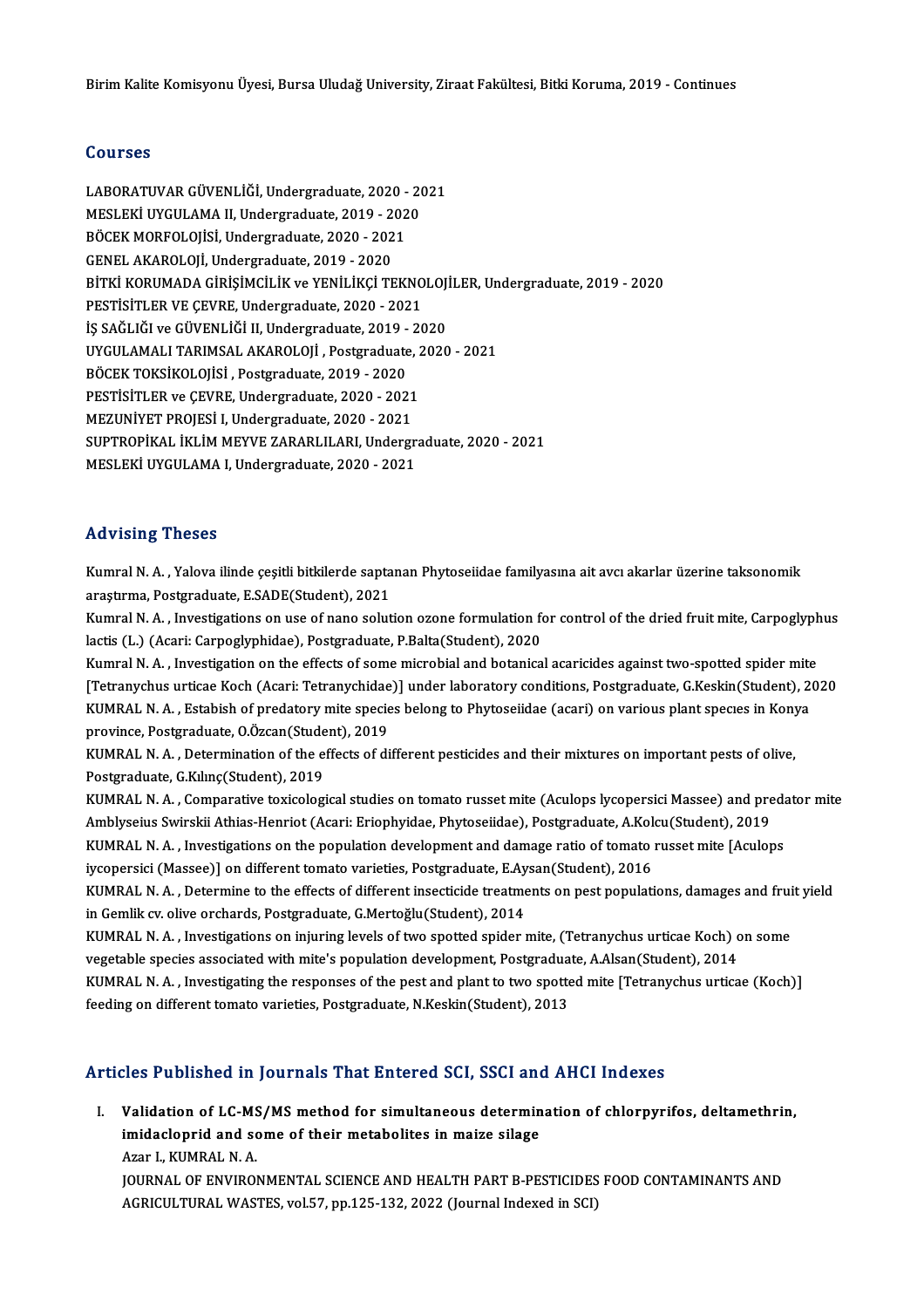II. Toxic effects of some acaricides on Aceria oleae (Nalepa, 1900) (Acari: Eriophyidae) and its<br>nuedator Neoseiulus selifornique (MeCrosor, 1954) (Acari: Phytoseiidee) under laboratory Toxic effects of some acaricides on Aceria oleae (Nalepa, 1900) (Acari: Eriophyidae) and its<br>predator Neoseiulus californicus (McGregor, 1954) (Acari: Phytoseiidae) under laboratory Toxic effec<br>predator N<br>conditions<br><sup>Kumrel N</sup>.A predator Neoseiulus californicus (McGregor, 195<br>conditions<br>Kumral N. A. , Çobanoğlu S., Hephızlı Göksel P., Aksoy A.<br>Türkiye Entemoleji Dergisi Turkish Journal Of Entemole

conditions<br>Kumral N. A. , Çobanoğlu S., Hephızlı Göksel P., Aksoy A.<br>Türkiye Entomoloji Dergisi-Turkish Journal Of Entomology, vol.45, no.4, pp.485-498, 2021 (Journal Indexed in SCI<br>Expanded) Kumral N. A<br>Türkiye Ent<br>Expanded)<br>Simulation Türkiye Entomoloji Dergisi-Turkish Journal Of Entomology, vol.45, no.4, pp.485-498, 2021 (Journal Indexe<br>Expanded)<br>III. Simulation Study for the Degradation of Some Insecticides during Different Black Table Olive<br>Processes

Expanded)<br>Simulation<br>Processes<br>KUMPALA Simulation Study for the Degradation of Some In<br>Processes<br>KUMRAL A., KUMRAL N. A. , Kolcu A., Maden B., Artik B.<br>ACS OMECA .vel 5, no.22, np.14164,14172,2020 (Journ

Processes<br>KUMRAL A., KUMRAL N. A. , Kolcu A., Maden B., Artik B.<br>ACS OMEGA, vol.5, no.23, pp.14164-14172, 2020 (Journal Indexed in SCI)<br>A laboratory study of the assrigidal, repellent and evipesition de

- IV. KUMRAL A., KUMRAL N. A. , Kolcu A., Maden B., Artik B.<br>ACS OMEGA, vol.5, no.23, pp.14164-14172, 2020 (Journal Indexed in SCI)<br>IV. A laboratory study of the acaricidal, repellent and oviposition deterrent effects of thr ACS OMEGA, vol.5, no.23, pp.14164-14172, 2020 (Journal Indexed in SCI)<br>A laboratory study of the acaricidal, repellent and oviposition de<br>oils on Tetranychus urticae (Koch, 1836) (Acari: Tetranychidae)<br>Keskin G, KUMBAL N, KeskinG.,KUMRALN.A. ,KAÇARO. oils on Tetranychus urticae (Koch, 1836) (Acari: Tetranychidae)<br>Keskin G., KUMRAL N. A. , KAÇAR O.<br>TURKIYE ENTOMOLOJI DERGISI-TURKISH JOURNAL OF ENTOMOLOGY, vol.44, no.3, pp.305-318, 2020 (Journal<br>Indeved in SCD. Keskin G., KUMF<br>TURKIYE ENTOI<br>Indexed in SCI)<br>Chlarnwrifes a TURKIYE ENTOMOLOJI DERGISI-TURKISH JOURNAL OF ENTOMOLOGY, vol.44, no.3, pp.305-318, 2020 (Journal<br>Indexed in SCI)<br>V. Chlorpyrifos and deltamethrin degradation potentials of two Lactobacillus plantarum (Orla-Jensen,<br>1919) (
- Indexed in SCI)<br>Chlorpyrifos and deltamethrin degradation poten<br>1919) (Lactobacillales: Lactobacillaceae) strains<br>Kumral A. Kumral N.A. Gürbüz Q Chlorpyrifos and deltamethrin<br>1919) (Lactobacillales: Lactob.<br>Kumral A., Kumral N. A. , Gürbüz O.<br>TURKIVE ENTOMOLOU DERCISI TU 1919) (Lactobacillales: Lactobacillaceae) strains<br>Kumral A., Kumral N. A. , Gürbüz O.<br>TURKIYE ENTOMOLOJI DERGISI-TURKISH JOURNAL OF ENTOMOLOGY, vol.44, no.2, pp.165-176, 2020 (Journal<br>Indeved in SCL) Kumral A., Kumi<br>TURKIYE ENTOI<br>Indexed in SCI)<br>Besponse of a TURKIYE ENTOMOLOJI DERGISI-TURKISH JOURNAL OF ENTOMOLOGY, vol.44, no.2, pp.165-176, 2020 (Journa<br>Indexed in SCI)<br>VI. Response of aphid predators to synthetic herbivore induced plant volatiles in an apple orchard<br>Concer N.S
- Indexed in SCI)<br>VI. Response of aphid predators to synthetic herbivore induced plant volatiles in an apple orchard<br>Gencer N. S. , KUMRAL N. A. , Altin I., Pehlevan B. Response of aphid predators to synthetic herbivore induced plant volatiles i<br>Gencer N. S., KUMRAL N. A., Altin I., Pehlevan B.<br>REVISTA COLOMBIANA DE ENTOMOLOGIA, vol.45, no.2, 2019 (Journal Indexed in SCI)<br>Life table of Te Gencer N. S. , KUMRAL N. A. , Altin I., Pehlevan B.<br>REVISTA COLOMBIANA DE ENTOMOLOGIA, vol.45, no.2, 2019 (Journal Indexed in SCI)<br>VII. Life table of Tetranychus urticae Koch (Acari: Tetranycidae) on different Turkish
- REVISTA COLOMBIANA DE ENT<br>Life table of Tetranychus urt<br>under controlled conditions<br>KUMBAL N.A. Colool B.H. Ave Life table of Tetranychus urticae Koch (A<br>under controlled conditions<br>KUMRAL N. A., Goksel P. H., Aysan E., Kolcu A.<br>ACAPOLOCIA. vol 59 no 1 nn 12 20 2019 (Jou under controlled conditions<br>KUMRAL N. A. , Goksel P. H. , Aysan E., Kolcu A.<br>ACAROLOGIA, vol.59, no.1, pp.12-20, 2019 (Journal Indexed in SCI)

VIII. Tritrophic relationships among tomato cultivars, the rust mite, Aculops lycopersici (Massee) ACAROLOGIA, vol.59, no.1, pp.12-20, 2<br>Tritrophic relationships among to<br>(Eriophyidae), and its predators<br>Aygan E. KIMPAL N.A Tritrophic relationsh<br>(Eriophyidae), and it<br>Aysan E., KUMRAL N. A.<br>ACABOLOCIA vol 59 nn Aysan E., KUMRAL N. A.<br>ACAROLOGIA, vol.58, pp.5-17, 2018 (Journal Indexed in SCI) Aysan E., KUMRAL N. A.<br>ACAROLOGIA, vol.58, pp.5-17, 2018 (Journal Indexed in SCI)<br>IX. Attraction responses of ladybird beetle Hippodamia variegata (Goeze, 1777) (Coleoptera:<br>Cogginallidae) to single and binery mixture of s

ACAROLOGIA, vol.58, pp.5-17, 2018 (Journal Indexed in SCI)<br>Attraction responses of ladybird beetle Hippodamia variegata (Goeze, 1777) (Coleoptera:<br>Coccinellidae) to single and binary mixture of synthetic herbivore-induced **Attraction respo<br>Coccinellidae) to<br>laboratory tests<br>CENCED N.S., KIN** Coccinellidae) to single and binary mixture o<br>laboratory tests<br>GENÇER N. S. , KUMRAL N. A. , Seidi M., Pehlevan B.<br>TURKIVE ENTOMOLOU DERGISI TURKISH JOURNAL

laboratory tests<br>GENÇER N. S. , KUMRAL N. A. , Seidi M., Pehlevan B.<br>TURKIYE ENTOMOLOJI DERGISI-TURKISH JOURNAL OF ENTOMOLOGY, vol.41, no.1, pp.17-26, 2017 (Journal<br>Indexed in SCI) GENÇER N. S., KUMRAL N. A., Seidi M., Pehlevan B. TURKIYE ENTOMOLOJI DERGISI-TURKISH JOURNAL OF ENTOMOLOGY, vol.41, no.1, pp.17-26, 2017 (Journa<br>Indexed in SCI)<br>X. Biological parameters and population development of Tetranychus urticae Koch, 1836 (Acari:<br>Tetranychidae) on

- Indexed in SCI)<br>Biological parameters and population develo<sub>]</sub><br>Tetranychidae) on different pepper cultivars<br>KUMPAL N.A., Hophirli Colrel P. Avcan E. Kolru A Biological parameters and population develop<br>Tetranychidae) on different pepper cultivars<br>KUMRAL N. A. , Hephizli Goksel P., Aysan E., Kolcu A.<br>TURKIVE ENTOMOLOU DERCISI TURKISH JOURNAL Tetranychidae) on different pepper cultivars<br>KUMRAL N. A. , Hephizli Goksel P., Aysan E., Kolcu A.<br>TURKIYE ENTOMOLOJI DERGISI-TURKISH JOURNAL OF ENTOMOLOGY, vol.41, no.3, pp.263-273, 2017 (Journal<br>Indoved in SCD. KUMRAL N. A. ,<br>TURKIYE ENTOI<br>Indexed in SCI)<br>The hiediversi
- Indexed in SCI)<br>XI. The biodiversity, density and population trend of mites (Acari) on Capsicum annuum L. in temperate Indexed in SCI)<br>The biodiversity, density and p<br>and semi-arid zones of Turkey<br>CORANOČLUS, KUMBAL N.A. The biodiversity, density and<br>and semi-arid zones of Tur<br>COBANOĞLU S., KUMRAL N. A.<br>SYSTEMATIC AND APPLIED AG and semi-arid zones of Turkey<br>COBANOĞLU S., KUMRAL N. A.<br>SYSTEMATIC AND APPLIED ACAROLOGY, vol.21, no.7, pp.907-918, 2016 (Journal Indexed in SCI)<br>The Mite (Aceri) Biodiversity and Benulation Elustuation of Prodominat Spec COBANOĞLU S., KUMRAL N. A.<br>SYSTEMATIC AND APPLIED ACAROLOGY, vol.21, no.7, pp.907-918, 2016 (Journal Indexed in SCI)<br>XII. The Mite (Acari) Biodiversity and Population Fluctuation of Predominat Species in Eggplant
- SYSTEMATIC AND APPLIED AC<br>The Mite (Acari) Biodiversi<br>KUMRAL N. A. , COBANOĞLU S.<br>IQUPNAL OF ACRICULTUPAL S JOURNAL OF AGRICULTURAL SCIENCES-TARIM BILIMLERI DERGISI, vol.22, no.2, pp.261-274, 2016 (Journal Indexed in SCI) KUMRAL N.A., COBANOĞLU S.
- XIII. A reservoir weed for mites: Datura stramonium L. (Solanaceae) in the vicinity of cultivated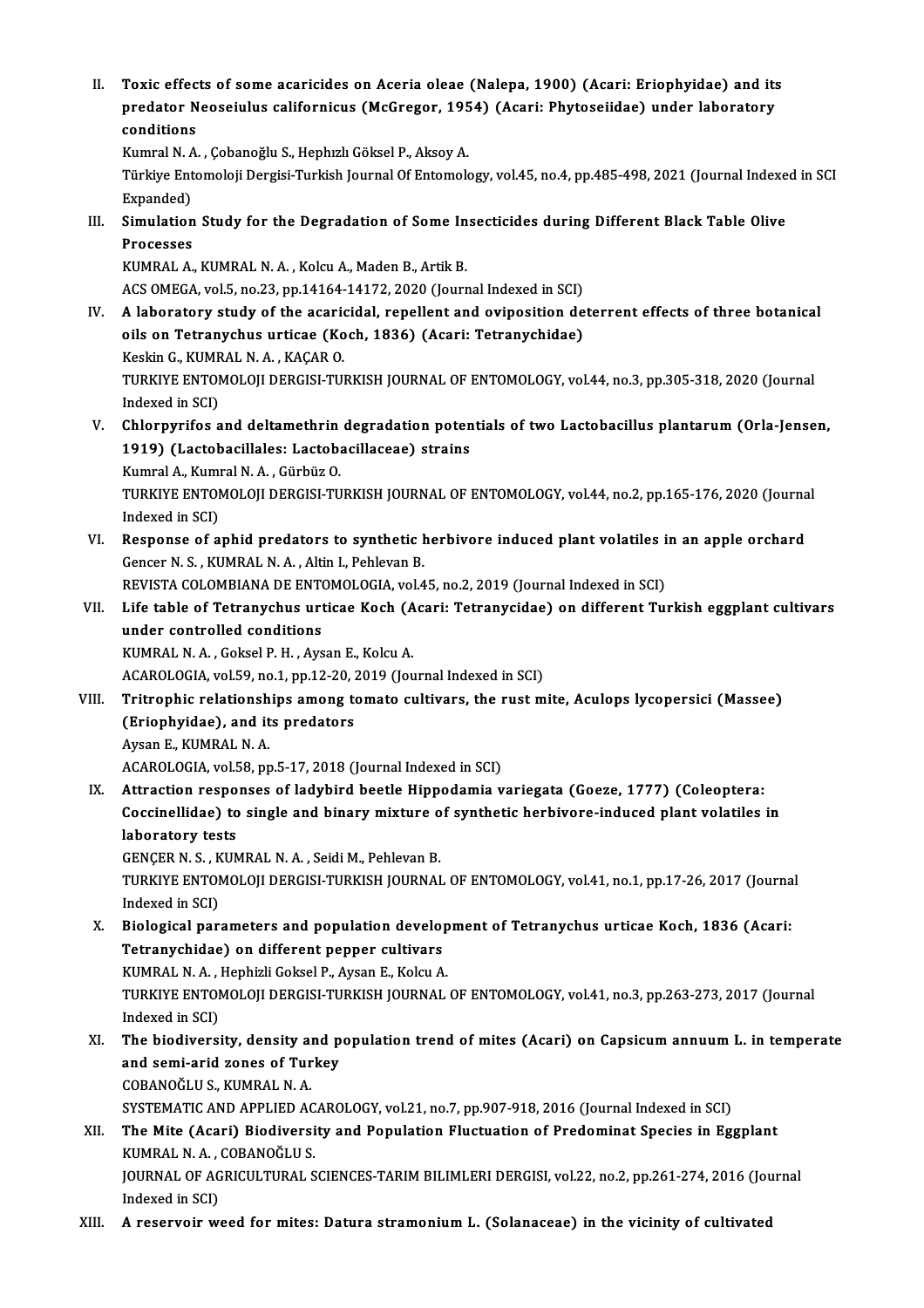solanaceous plants in Turkey<br>VUMPAL N.A., CORANOČUUS Solanaceous plants in Turk<br>KUMRAL N.A., COBANOĞLU S.<br>INTERNATIONAL IQURNAL OF

KUMRAL N. A. , COBANOĞLU S.<br>INTERNATIONAL JOURNAL OF ACAROLOGY, vol.41, no.7, pp.563-573, 2015 (Journal Indexed in SCI)

## KUMRAL N. A. , COBANOĞLU S.<br>INTERNATIONAL JOURNAL OF ACAROLOGY, vol.41, no.7, pp.563-573, 2015 (Journal Indexed in SCI)<br>XIV. Screening tomato varietal resistance against the two-spotted spider mite [Tetranychus urticae INTERNA<br>Screenir<br>(Koch)]<br><sup>Kockin N</sup> Screening tomato vari<br>(Koch)]<br>Keskin N., KUMRAL N. A.<br>INTERNATIONAL JOURN

(Koch)]<br>Keskin N., KUMRAL N. A.<br>INTERNATIONAL JOURNAL OF ACAROLOGY, vol.41, no.4, pp.300-309, 2015 (Journal Indexed in SCI)

XV. The potential of the nightshade plants (Solanaceae) as reservoir plants for pest and predatorymites INTERNATIONAL JOURNAL OF<br>The potential of the nightsh<br>KUMRAL N. A. , COBANOĞLU S.<br>TURKIVE ENTOMOLOU DERCIS The potential of the nightshade plants (Solanaceae) as reservoir plants for pest and predatory i<br>KUMRAL N. A. , COBANOĞLU S.<br>TURKIYE ENTOMOLOJI DERGISI-TURKISH JOURNAL OF ENTOMOLOGY, vol.39, no.1, pp.91-108, 2015 (Journal<br>

KUMRAL N. A.,<br>TURKIYE ENTOI<br>Indexed in SCI)<br>A now Tetrany TURKIYE ENTOMOLOJI DERGISI-TURKISH JOURNAL OF ENTOMOLOGY, vol.39, no.1, pp.91-108, 2015 (Journal Indexed in SCI)<br>XVI. A new Tetranychus Dufour (Acari: Tetranychidae) associated with Solanaceae from Turkey

Indexed in SCI)<br>XVI. A new Tetranychus Dufour (Acari: Tetranychidae) associated with Solanaceae from Turkey<br>COBANOĞLU S., Ueckermann E. A. , KUMRAL N. A. A new Tetranychus Dufour (Acari: Tetranychidae) associated with Solanaceae<br>COBANOĞLU S., Ueckermann E. A. , KUMRAL N. A.<br>TURKISH JOURNAL OF ZOOLOGY, vol.39, no.4, pp.565-570, 2015 (Journal Indexed in SCI)<br>The biodiversity

COBANOĞLU S., Ueckermann E. A. , KUMRAL N. A.<br>TURKISH JOURNAL OF ZOOLOGY, vol.39, no.4, pp.565-570, 2015 (Journal Indexed in SCI)<br>XVII. The biodiversity and population fluctuation of plant parasitic and benificial mite spe TURKISH JOURNAL OF ZOOLOGY, vol.39, no.4, pp.565-570, 2<br>The biodiversity and population fluctuation of plant <sub>1</sub><br>tomato fields of Ankara, Bursa and Yalova provinces<br>CORANOČLUS, KUMBAL N.A. The biodiversity and popul<br>tomato fields of Ankara, Bu<br>COBANOĞLU S., KUMRAL N. A.<br>TURKIVE ENTOMOLOU DERCIS COBANOĞLU S., KUMRAL N. A.

tomato fields of Ankara, Bursa and Yalova provinces<br>COBANOĞLU S., KUMRAL N. A.<br>TURKIYE ENTOMOLOJI DERGISI-TURKISH JOURNAL OF ENTOMOLOGY, vol.38, no.2, pp.197-214, 2014 (Journal<br>Indexed in SCI) TURKIYE ENTOMOLOJI DERGISI-TURKISH JOURNAL OF ENTOMOLOGY, vol.38, no.2, pp.197-214, 2014 (Journal indexed in SCI)<br>XVIII. Sub-lethal and lethal effects of Datura stramonium L. leaf extracts on the European red mite<br>Repeatur

Indexed in SCI)<br>Sub-lethal and lethal effects of Datura stramonium L. leaf extracts on the European red mite<br>Panonychus ulmi (Koch) (Acari: Tetranychidae) and its predator, Stethorus gilvifrons (Muls.) (Col.:<br>Cossinellidae Sub-lethal and<br>Panonychus ul<br>Coccinellidae)<br><sup>VIIMDAL N.A.</sup> Panonychus ulmi (Koch) (Acari: Tet<br>Coccinellidae)<br>KUMRAL N. A. , COBANOĞLU S., Yalcin C.<br>INTERNATIONAL JOURNAL OF ACAROLO Coccinellidae)<br>KUMRAL N. A. , COBANOĞLU S., Yalcin C.<br>INTERNATIONAL JOURNAL OF ACAROLOGY, vol.39, no.6, pp.494-501, 2013 (Journal Indexed in SCI)<br>Biologizal foatures and life tables of Tetranyshus urtigae (Kosh) (Assri: Te

KUMRAL N. A. , COBANOĞLU S., Yalcin C.<br>INTERNATIONAL JOURNAL OF ACAROLOGY, vol.39, no.6, pp.494-501, 2013 (Journal Indexed in SCI)<br>XIX. Biolocigal features and life tables of Tetranychus urticae (Koch) (Acari: Tetranyc INTERNATIONAL JOURNA<br>Biolocigal features and<br>table tomato varieties<br>Atalay F. KUMPAL N.A. Biolocigal features an<br>table tomato varietie:<br>Atalay E., KUMRAL N. A.<br>TURKIVE ENTOMOLOU I

table tomato varieties<br>Atalay E., KUMRAL N. A.<br>TURKIYE ENTOMOLOJI DERGISI-TURKISH JOURNAL OF ENTOMOLOGY, vol.37, no.3, pp.329-341, 2013 (Journal Atalay E., KUMR<br>TURKIYE ENTOI<br>Indexed in SCI)<br>Dorsadion nas TURKIYE ENTOMOLOJI DERGISI-TURKISH JOURNAL OF ENTOMOLOGY, vol.37, no.3, pp.329-341, 2013 (Journal<br>Indexed in SCI)<br>XX. Dorcadion pseudopreissi (Coleoptera: Cerambycidae), a new turf pest in Turkey, the bio-ecology,<br>nonvisio

Indexed in SCI)<br>Dorcadion pseudopreissi (Coleoptera: Cerambycidae), a new<br>population fluctuation and damage on different turf species<br>KUMPAL N.A., RUCU ULLAGESE Dorcadion pseudopreissi (Coleo<sub>)</sub><br>population fluctuation and dama<br>KUMRAL N. A. , BİLGİLİ U., Acikgoz E.<br>TURKIYE ENTOMOLOU DERCISI TURI population fluctuation and damage on different turf species<br>KUMRAL N. A. , BİLGİLİ U., Acikgoz E.<br>TURKIYE ENTOMOLOJI DERGISI-TURKISH JOURNAL OF ENTOMOLOGY, vol.36, no.1, pp.123-133, 2012 (Journal<br>Indeved in SCL)

KUMRAL N. A. ,<br>TURKIYE ENTOI<br>Indexed in SCI)<br>Determination TURKIYE ENTOMOLOJI DERGISI-TURKISH JOURNAL OF ENTOMOLOGY, vol.36, no.1, pp.123-133, 2012 (Journal<br>Indexed in SCI)<br>XXI. Determination of susceptibility to insecticides and acaricides along with enzymatic characteristics in<br>

Indexed in SCI)<br>Determination of susceptibility to insecticides and acaricides along with enzymatic characteristics<br>the different ladybird beetle Stethorus gilvifrons (Muls.) (Coleoptera: Coccinellidae) populations<br>Hephirl **Determination of susce<br>the different ladybird |<br>Hephizli P., KUMRAL N. A.<br>TURKIVE ENTOMOLOU DE** the different ladybird beetle Stethorus gilvifrons (Muls.) (Coleoptera: Coccinellidae) populations<br>Hephizli P., KUMRAL N. A.<br>TURKIYE ENTOMOLOJI DERGISI-TURKISH JOURNAL OF ENTOMOLOGY, vol.36, no.4, pp.571-584, 2012 (Journal

Hephizli P., KUM<br>TURKIYE ENTOI<br>Indexed in SCI)<br>Control of a n TURKIYE ENTOMOLOJI DERGISI-TURKISH JOURNAL OF ENTOMOLOGY, vol.36, no.4, pp.571-584, 2012 (J<br>Indexed in SCI)<br>XXII. Control of a new turf pest, Dorcadion pseudopreissi (Coleoptera: Cerambycidae), with the<br>ontemenatheranic ne

- Indexed in SCI)<br>Control of a new turf pest, Dorcadion pseudopreissi (Coleop<br>entomopathogenic nematode Heterorhabditis bacteriophora<br>SUSURLUK LA, KUMPALNA, PUCULU Asiksor F Control of a new turf pest, Dorcadion pseudopr<br>entomopathogenic nematode Heterorhabditis b<br>SUSURLUKİ.A., KUMRAL N.A., BİLGİLİ U., Acikgoz E.<br>JOUPMAL OF PEST SCIENCE vol 94, no 2, np 221,226 entomopathogenic nematode Heterorhabditis bacteriophora<br>SUSURLUK İ. A. , KUMRAL N. A. , BİLGİLİ U., Acikgoz E.<br>JOURNAL OF PEST SCIENCE, vol.84, no.3, pp.321-326, 2011 (Journal Indexed in SCI) SUSURLUK İ. A., KUMRAL N. A., BİLGİLİ U., Acikgoz E.<br>JOURNAL OF PEST SCIENCE, vol.84, no.3, pp.321-326, 2011 (Journal Indexed in SCI)<br>XXIII. A comparative evaluation of the susceptibility to insecticides and detoxifying en
- JOURNAL OF PEST SCIENCE, vol.84, no.3, pp.321-326, 2011 (Journal Indexed in SCI)<br>A comparative evaluation of the susceptibility to insecticides and detoxifying enzyme activities i<br>Stethorus gilvifrons (Coleoptera: Coccinel A comparative evaluation of the susceptibility<br>Stethorus gilvifrons (Coleoptera: Coccinellida<br>KUMRAL N.A., GENÇER N.S., Susurluk H., Yalcin C.<br>INTERNATIONAL JOURNAL OF ACAROLOCY vel 37 Stethorus gilvifrons (Coleoptera: Coccinellidae) and Panonychus ulmi (Acarina: Tetrany<br>KUMRAL N. A., GENÇER N. S., Susurluk H., Yalcin C.<br>INTERNATIONAL JOURNAL OF ACAROLOGY, vol.37, no.3, pp.255-268, 2011 (Journal Indexed KUMRAL N. A. , GENÇER N. S. , Susurluk H., Yalcin C.<br>INTERNATIONAL JOURNAL OF ACAROLOGY, vol.37, no.3, pp.255-268, 2011 (Journal Indexed in SCI)<br>XXIV. Acaricidal, repellent and oviposition deterrent activities of Datur

INTERNATIONAL JOURNAL OF A<br>Acaricidal, repellent and ovi<br>Tetranychus urticae (Koch)<br>KUMPAL N.A. COPANOČLUS XXIV. Acaricidal, repellent and oviposition deterrent activities of Datura stramonium L. against adult<br>Tetranychus urticae (Koch)<br>KUMRAL N. A., COBANOĞLU S., Yalcin C.

JOURNAL OF PEST SCIENCE, vol.83, no.2, pp.173-180, 2010 (Journal Indexed in SCI)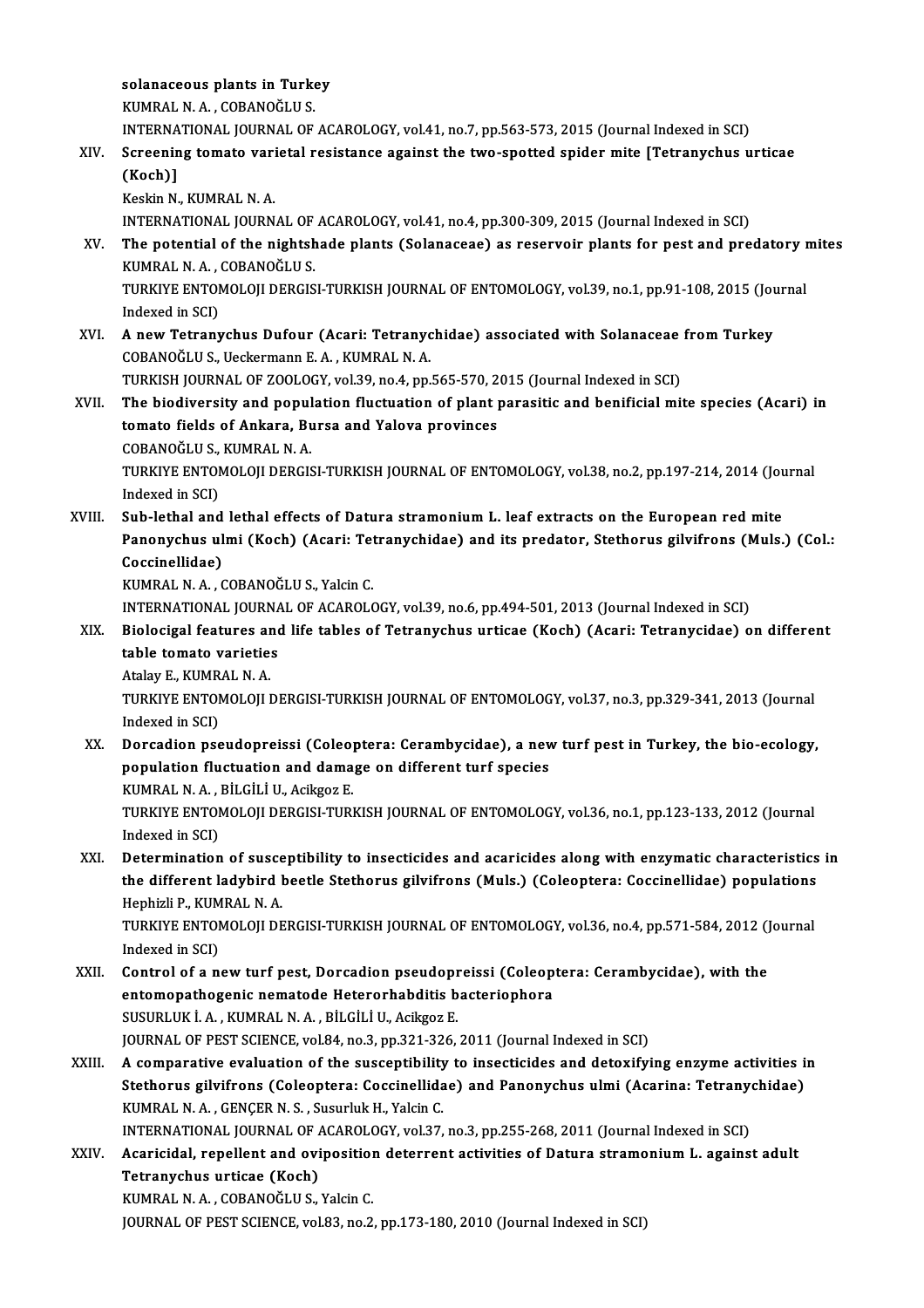| XXV.         | INTERACTIONS AMONG POPULATIONS OF PREDATORY MITES AND INSECT AND MITE PESTS ON                         |
|--------------|--------------------------------------------------------------------------------------------------------|
|              | <b>OLIVE TREES IN TURKEY</b>                                                                           |
|              | KUMRAL N. A., Susurluk H., Cobanoglu S.                                                                |
|              | INTERNATIONAL JOURNAL OF ACAROLOGY, vol.36, no.6, pp.463-471, 2010 (Journal Indexed in SCI)            |
| XXVI.        | High versus ultra-low volume spraying of a microencapsulated pheromone formulation for codling         |
|              | moth control in two apple cultivars                                                                    |
|              | Kovanci O. B., Kumral N. A., Larsen T. E.                                                              |
|              | INTERNATIONAL JOURNAL OF PEST MANAGEMENT, vol.56, pp.1-7, 2010 (Journal Indexed in SCI)                |
| <b>XXVII</b> | Olfactory response of the ladybird beetle Stethorus gilvifrons to two preys and herbivore-induced      |
|              | plant volatiles                                                                                        |
|              | GENÇER N. S., KUMRAL N. A., Sivritepe H. O., Seidi M., Susurluk H., Senturk B.                         |
|              | PHYTOPARASITICA, vol.37, no.3, pp.217-224, 2009 (Journal Indexed in SCI)                               |
| XXVIII.      | Resistance to chlorpyrifos and lambda-cyhalothrin along with detoxifying enzyme activities in field-   |
|              | collected female populations of European red mite                                                      |
|              | KUMRAL N. A., Susurluk H., GENÇER N. S., GÜRKAN M. O.                                                  |
|              | PHYTOPARASITICA, vol.37, no.1, pp.7-15, 2009 (Journal Indexed in SCI)                                  |
| XXIX.        | Pathogenicity, reproduction and foraging behaviours of some entomopathogenic nematodes on a            |
|              | new turf pest, Dorcadion pseudopreissi (Coleoptera: Cerambycidae)                                      |
|              | SUSURLUK İ. A., KUMRAL N. A., Peters A., BİLGİLİ U., Acikgoz E.                                        |
|              | BIOCONTROL SCIENCE AND TECHNOLOGY, vol.19, pp.585-594, 2009 (Journal Indexed in SCI)                   |
| XXX.         | Using degree-day accumulations and host phenology for predicting larval emergence patterns of the      |
|              | olive psyllid, Euphyllura phillyreae                                                                   |
|              | KUMRAL N. A., Kovanci B., Akbudak B.                                                                   |
|              | JOURNAL OF PEST SCIENCE, vol.81, no.2, pp.63-69, 2008 (Journal Indexed in SCI)                         |
| XXXI.        | Susceptibility of female populations of Panonychus ulmi (Koch) (Acari : Tetranychidae) to some         |
|              | acaricides in apple orchards                                                                           |
|              | Kumral N.A., Kovanci B.                                                                                |
|              | JOURNAL OF PEST SCIENCE, vol.80, no.3, pp.131-137, 2007 (Journal Indexed in SCI)                       |
| <b>XXXII</b> | The colonization preference and population trends of larval fig psylla, Homotoma ficus L.              |
|              | (Hemiptera: Homotomidae)                                                                               |
|              | Gencer N. S., Coskuncu K. S., Kumral N. A.                                                             |
|              | JOURNAL OF PEST SCIENCE, vol.80, no.1, pp.1-8, 2007 (Journal Indexed in SCI)                           |
| XXXIII.      | Seasonal population dynamics of the two-spotted spider mite, Tetranychus urticae koch (Acari:          |
|              | Tetranychidae) under acaricide constraint on eggplant in Bursa Province (Turkey)                       |
|              | KUMRAL N. A., Kovanci B.                                                                               |
|              | Acarologia, vol.45, no.4, pp.295-301, 2005 (Journal Indexed in SCI Expanded)                           |
| XXXIV.       | Pheromone trap catches of the olive moth, Prays oleae (Bern.) (Lep., Plutellidae) in relation to olive |
|              | phenology and degree-day models                                                                        |
|              | Kumral N. A., Kovanci B., Akbudak B.                                                                   |
|              | JOURNAL OF APPLIED ENTOMOLOGY, vol.129, no.7, pp.375-381, 2005 (Journal Indexed in SCI)                |
|              |                                                                                                        |

### Articles Published in Other Journals

- rticles Published in Other Journals<br>I. Hasat Öncesi İncir Meyvelerinde Ethephon Kullanımının Oluşturduğu Kalıntı Riskinin Belirlenmesi<br>HAZARHIN G KUMPALN A Hasat Öncesi İncir Meyvele<br>Hasat Öncesi İncir Meyvele<br>HAZARHUN G., KUMRAL N. A. Hasat Öncesi İncir Meyvelerinde Ethephon Kullanımının Oluşturduğu Kalıntı Riskinin Belirlenme:<br>HAZARHUN G., KUMRAL N. A.<br>BURSA ULUDAĞ ÜNİVERSİTESİ ZİRAAT FAKÜLTESİ DERGİSİ, vol.35, no.2, pp.299-312, 2021 (Other Refereed<br>Na HAZARHUN G., KUI<br>BURSA ULUDAĞ ÜI<br>National Journals)<br>Candida bəidinii BURSA ULUDAĞ ÜNIVERSITESI ZIRAAT FAKÜLTESI DERGISI, vol.35, no.2, pp.299-312, 2021 (Other Refered<br>National Journals)<br>II. Candida boidinii'nin Farklı Suşlarının İnvitro Koşullarda Deltamethrin İnsektisitini Parçalama<br>Petere
- National Journals)<br>Candida boidinii'nin Farklı Suş<br>Potansiyellerinin Belirlenmesi<br>Kumral A. Kumral N. A. Gürbüz O Candida boidinii'nin Farklı Suş<br>Potansiyellerinin Belirlenmesi<br>Kumral A., Kumral N. A. , Gürbüz O.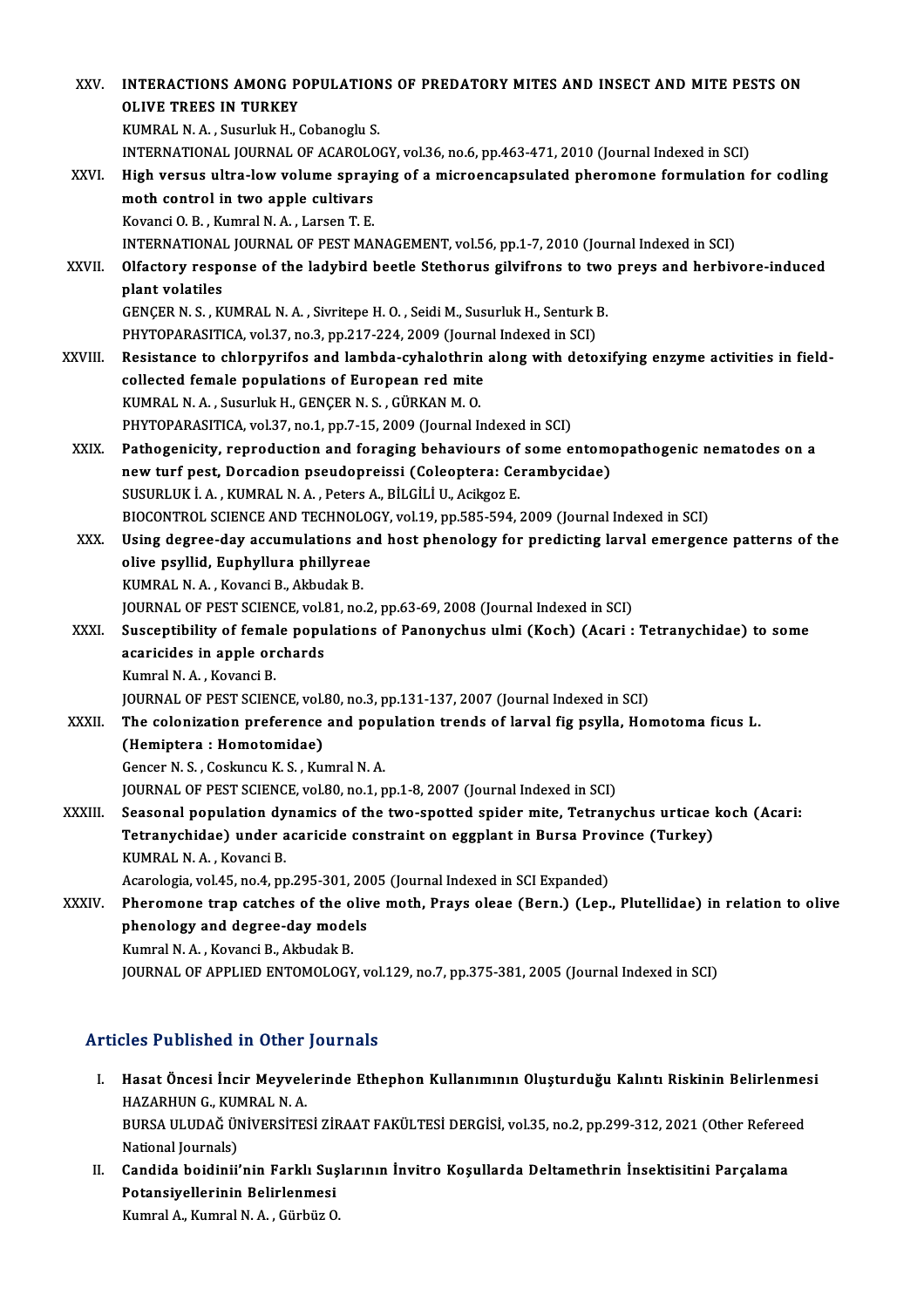Bursa Uludağ Üniversitesi Ziraat Fakültesi Dergisi (Online), vol.34, no.2, pp.337-349, 2020 (Refereed Journals of<br>Other Institutione) Bursa Uludağ Ünive<br>Other Institutions)<br>Nana azan salüs Bursa Uludağ Üniversitesi Ziraat Fakültesi Dergisi (Online), vol.34, no.2, pp.337-349, 2020 (Refereed Journal)<br>Other Institutions)<br>III. Nano-ozon solüsyon formülasyonun kuru kayısılardazararlı Carpoglyphus lactis (L.) (Aca

- Other Institutions)<br>Nano-ozon solüsyon formülasyonun kuru kayısıla<br>Carpoglyphidae)'in biyolojik aktivitelerine etkisi.<br>Belta B. KUMBAL N.A. Sabancı A.Ü Nano-ozon solüsyon formülasyo:<br>Carpoglyphidae)'in biyolojik akti<br>Balta P., KUMRAL N. A. , Sabancı A. Ü.<br>Pursa Uludağ Üniversitesi Zirast Faki Carpoglyphidae)'in biyolojik aktivitelerine etkisi.<br>Balta P., KUMRAL N. A. , Sabancı A. Ü.<br>Bursa Uludağ Üniversitesi Ziraat Fakültesi Dergisi (Online), vol.34, no.1, pp.53-70, 2020 (Refereed Journals of<br>Other Institutions) Balta P., KUMRAL N<br>Bursa Uludağ Ünive<br>Other Institutions)<br>Altarnative contr
- Bursa Uludağ Üniversitesi Ziraat Fakültesi Dergisi (Online), vol.34, no.1, pp.53-70, 2020 (Refereed Journals of<br>Other Institutions)<br>IV. Alternative control agents of the dried fruit mite, Carpoglyphus lactis (L.) (Acari: C Other Institutions)<br>IV. Alternative control agents of the dried fruit mite, Carpoglyphus lactis (L.) (Acari: Carpoglyphidae)<br>on dried apricots

TURGU V., KUMRAL N.A.

Acarological Studies, vol.1, no.2, pp.59-64, 2019 (Other Refereed National Journals)

V. Kuru Kayısılarda Ferrik Oksit ve Ozon Gazı Uygulamalarının, Kuru Meyve Akarı Carpoglyphus lactis Acarological Studies, vol.1, no.2, pp.59-64, 2019 (Other Refereed National Journals)<br>Kuru Kayısılarda Ferrik Oksit ve Ozon Gazı Uygulamalarının, Kuru Meyve Akarı Carpoglyphus lactis<br>(L.) (Acari: Carpoglyphidae) Kaynaklı Mi Kuru Kayısılarda Ferr<br>(L.) (Acari: Carpoglyp<br>Etkisinin Belirlenmesi<br>KUMPAL A TURCU.V. Y. (L.) (Acari: Carpoglyphidae) Kaynaklı Mikrobiyal Bulaşma Yüküne ve Meyve Kalite Parametı<br>Etkisinin Belirlenmesi<br>KUMRAL A., TURGU V., Yıldız E., KUMRAL N.A. , Çevik R. N. , Sevinç İ., Karapapak G., Yüksel A. N. , Ersöz E.<br>B

<mark>Etkisinin Belirlenmesi</mark><br>KUMRAL A., TURGU V., Yıldız E., KUMRAL N. A. , Çevik R. N. , Sevinç İ., Karapapak G., Yüksel A. N. , Ersöz E.<br>Bursa Uludağ Üniversitesi Ziraat Fakültesi Dergisi, vol.33, no.1, pp.67-82, 2019 (Other KUMRAL A., TURGU V., Yıldız E., KUMRAL N. A. , Çevik R. N. , Sevinç İ., Karapapak G., Yük.<br>Bursa Uludağ Üniversitesi Ziraat Fakültesi Dergisi, vol.33, no.1, pp.67-82, 2019 (Other F<br>VI. Varroa Mücadelesinde Sentetik ve

## Bursa Uludağ Üniversitesi Ziraat Fakültesi Dergisi, vol.33, no.1, pp.67-82, 2019 (Other Refereed National Journals)<br>VI. Varroa Mücadelesinde Sentetik ve Organik Akarisitlerin Kullanım Olanakları.<br>Demirel M., Keskin G., Varroa Mücadelesinde Sentetik ve Organik Akarisitlerin Kullanım Olanaklar<br>Demirel M., Keskin G., KUMRAL N. A.<br>ACAROLOGIA, vol.19, no.1, pp.96-109, 2019 (Refereed Journals of Other Institutions)<br>The usage pessibilities of s

Demirel M., Keskin G., KUMRAL N. A.<br>ACAROLOGIA, vol.19, no.1, pp.96-109, 2019 (Refereed Journals of Other Institutions)<br>VII. The usage possibilities of synthetic and organic acaricides for varroa control Varroa mücadelesin ACAROLOGIA, vol.19, no.1, pp.96-109, 2019 (Refereed Jour<br>The usage possibilities of synthetic and organic acar<br>sentetik ve organik akarisitlerin kullanim olanaklari<br>Domirel M. Koskin C. KUMPALN A. The usage possibilities of synthe<br>sentetik ve organik akarisitlerin<br>Demirel M., Keskin G., KUMRAL N. A.<br>Uludas Arisilik Dergisi vol 19 no 1 r sentetik ve organik akarisitlerin kullanim olanaklari<br>Demirel M., Keskin G., KUMRAL N. A.<br>Uludag Aricilik Dergisi, vol.19, no.1, pp.96-109, 2019 (Refereed Journals of Other Institutions)<br>Bespenses of Cranewines to Two Spot

### Demirel M., Keskin G., KUMRAL N. A.<br>Uludag Aricilik Dergisi, vol.19, no.1, pp.96-109, 2019 (Refereed Journals of Other Insti<br>VIII. Responses of Grapevines to Two Spotted Spider Mite Mediated Biotic Stres<br>VIII. Responses of Uludag Aricilik Dergisi, vol.19, no.1, pp.96-109, 2019 (Refereed Journal)<br>Responses of Grapevines to Two Spotted Spider Mite Media<br>KUMRAL N. A. , YERLİKAYA C., SİVRİTEPE N., ERTÜRK Ü., Kumral A.<br>Journal of Biological Scien Responses of Grapevines to Two Spotted Spider Mite Mediated Biotic Stres<br>KUMRAL N. A., YERLİKAYA C., SİVRİTEPE N., ERTÜRK Ü., Kumral A. Journal of Biological Sciences, 2017 (Refereed Journals of Other Institutions)

IX. Responses of grapevines to Two Spotted Spider Mite mediated biotic stress Sivri TEPE N., KUMRAL N. A., ERTÜRK Ü., YERLİKAYA C., KUMRAL A. Responses of grapevines to Two Spotted Spider Mite mediated biotic stress<br>SiVRİTEPE N., KUMRAL N. A. , ERTÜRK Ü., YERLİKAYA C., KUMRAL A.<br>Journal of Biological Sciences, vol.9, no.4, pp.311-318, 2009 (Refereed Journals of SİVRİTEPE N., KUMRAL N. A. , ERTÜRK Ü., YERLİKAYA C., KUMRAL A.<br>Journal of Biological Sciences, vol.9, no.4, pp.311-318, 2009 (Refereed Journals of Other Institutions)<br>X. Life tables of the olive leaf moth Palpita unio

## Journal<br><mark>Life ta</mark><br>plants<br><sup>VIMP 4</sup> Life tables of the olive leaf moth P<br>plants<br>KUMRAL N. A. , Kovancı B., Akbudak B.<br>Journal of Biological& Environmental S plants<br>KUMRAL N. A. , Kovancı B., Akbudak B.<br>Journal of Biological& Environmental Sciences, vol.1, no.3, pp.105-110, 2007 (Other Refereed National Journals)<br>Sessenal population dunamics of the Twe spotted spider mite Tetra

KUMRAL N. A. , Kovancı B., Akbudak B.<br>Journal of Biological& Environmental Sciences, vol.1, no.3, pp.105-110, 2007 (Other Refereed National Journal<br>XI. Seasonal population dynamics of the Two spotted spider mite Tetranychu Journal of Biological& Environmental Sciences, vol.1, no.3, pp.105-110, 2007 (Other<br>Seasonal population dynamics of the Two spotted spider mite Tetranychi<br>Tetranychidae under acaricide constraint on eggplant in Bursa provi Seasonal population dy<br>Tetranychidae under ac<br>KUMRAL N.A., Kovancı B.<br>Acarologia vol.45 no.4 nr Tetranychidae under acaricide constraint on eggplant in Bursa province<br>KUMRAL N. A. , Kovancı B.<br>Acarologia, vol.45, no.4, pp.297-303, 2005 (Refereed Journals of Other Institutions)<br>Bursa ilində insir həhsələrində görülən

- KUMRAL N. A. , Kovancı B.<br>Acarologia, vol.45, no.4, pp.297-303, 2005 (Refereed Journals of Other Institutions)<br>XII. Bursa ilinde incir bahçelerinde görülen zararlı ve yararlı türlerin saptanması<br>CENCER N. S. Cockungu K. S. Acarologia, vol.45, no.4, pp.297-303, 2005 (R<br>Bursa ilinde incir bahçelerinde görülen<br>GENÇER N. S. , Coşkuncu K. S. , KUMRAL N. A.<br>Ondolars Mayıc Üniversitesi Zirast Fakültesi I Ondokuz Mayıs Üniversitesi Ziraat Fakültesi Dergisi, vol.20, no.2, pp.24-30, 2005 (Other Refereed National<br>Journals) GENÇER N. S., Coşkuncu K. S., KUMRAL N. A. Ondokuz Mayıs Üniversitesi Ziraat Fakültesi Dergisi, vol<br>Journals)<br>XIII. Bursa ili zeytin ağaçlarında bulunan akar türleri<br>KUMPALNA Kovang B
- Journals)<br><mark>Bursa ili zeytin ağaçları</mark><br>KUMRAL N. A. , Kovancı B.<br>Uludeğ Üniversitesi Zirest Bursa ili zeytin ağaçlarında bulunan akar türleri<br>KUMRAL N. A. , Kovancı B.<br>Uludağ Üniversitesi Ziraat Fakültesi Dergisi, vol.18, no.2, pp.25-34, 2004 (Other Refereed National Journals)<br>Pursa İlinda Pursa Sivabı İngirlerin

## KUMRAL N. A. , Kovancı B.<br>Uludağ Üniversitesi Ziraat Fakültesi Dergisi, vol.18, no.2, pp.25-34, 2004 (Other Refereed National Journals)<br>Arasturmaları Üzerinde Bursa Siyahı İncirlerinde Bulunan Zararlı Akar Türleri ve Doğal Uludağ Ünivers<br><mark>Bursa İlinde</mark><br>Araştırmalar<br>GENGER N.S Bursa İlinde Bursa Siyahı İncirlerinde B<br>Araştırmalar<br>GENÇER N. S. , Coşkuncu K. S. , KUMRAL N. A.<br>Türkiye Entemeleji Dergisi vel 26 no 2 nn 2. Araştırmalar<br>GENÇER N. S. , Coşkuncu K. S. , KUMRAL N. A.<br>Türkiye Entomoloji Dergisi, vol.26, no.3, pp.229-239, 2002 (Refereed Journals of Other Institutions)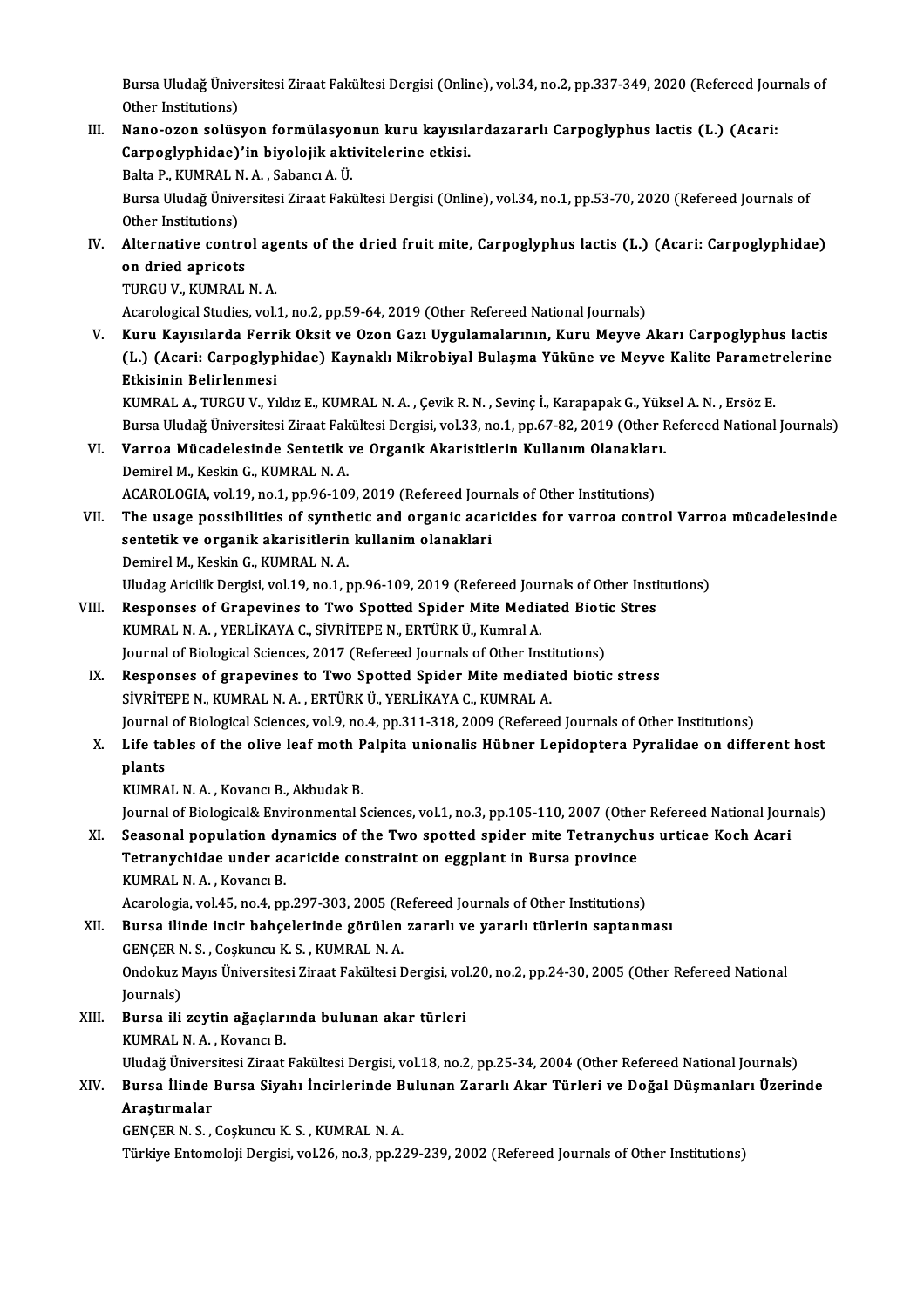### Books&Book Chapters

ooks & Book Chapters<br>I. Artificial Intelligence in Integrated Pest Management<br>Dominel M. Kumral N. A nd a book dimperies<br>Artificial Intelligence<br>Demirel M., Kumral N. A. Artificial Intelligence in Integrated Pest Management<br>Demirel M., Kumral N. A.<br>in: Artificial Intelligence and IoT-Based Technologies for Sustainable Farming and Smart Agriculture, Pradeep<br>Temer Guriit Kaur, Editor, JCLCLO Demirel M., Kumral N. A.<br>in: Artificial Intelligence and IoT-Based Technologies for Sustainable I<br>Tomar,Gurjit Kaur, Editor, IGI GLOBAL, New Delhi, pp.289-313, 2021 Tomar,Gurjit Kaur, Editor, IGI GLOBAL, New Delhi, pp.289-313, 2021<br>Refereed Congress / Symposium Publications in Proceedings efereed Congress / Symposium Publications in Proceedings<br>I. Optimization of a LC-MS/MS Method for the Detection of Pesticides Currently Registered for Sweet<br>Cherry nssa<br>Optimiz<br>Cherry<br><sup>Hozorbu</sup> Optimization of a LC-MS/MS Method for the Det<br>Cherry<br>Hazarhun G., Kumral N.A. , Gümül B., Kolcu A., Ertaş S.<br>Cida Kimyası Kongresi, Antalya Turkay 3, 06 Marsh ( Cherry<br>Hazarhun G., Kumral N. A. , Gümül B., Kolcu A., Ertaş S.<br>Gıda Kimyası KOngresi, Antalya, Turkey, 3 - 06 March 2022, pp.25 Hazarhun G., Kumral N. A. , Gümül B., Kolcu A., Ertaş S.<br>Gıda Kimyası KOngresi, Antalya, Turkey, 3 - 06 March 2022, pp.25<br>II. A Fast and Reliable Chromatographic Method for the Detection of High Polar Compounds in Fres Gida Ki<br><mark>A Fast</mark><br>Fruits A Fast and Reliable Chromatographic Me<br>Fruits<br>Hazarhun G., Gümül B., Kolcu A., Kumral N. A.<br>Cida Kimuası Kongresi, Antalya Turkey, 2., 06 Fruits<br>Hazarhun G., Gümül B., Kolcu A., Kumral N. A.<br>Gıda Kimyası Kongresi, Antalya, Turkey, 3 - 06 March 2022, pp.10<br>Degredation of some insestisides and their metabolites du Hazarhun G., Gümül B., Kolcu A., Kumral N. A.<br>Gıda Kimyası Kongresi, Antalya, Turkey, 3 - 06 March 2022, pp.10<br>III. Degradation of some insecticides and their metabolites during maize silage under laboratory<br>conditions Gida Kimyas<br>Degradatio<br>conditions<br>Agen L. Kum **Degradation of so<br>conditions<br>Azar İ., Kumral N. A.<br>Eth Agriquhung Env** 5th Agriculture, Environmentand Health Congress, Aydın, Turkey, 17 February 2022, pp.130<br>19 Sth Agriculture, Environment and Health Congress, Aydın, Turkey, 17 February 2022, pp.130 IV. Zeytin Üretiminde Mevcut Durum ve Gelecek KumralN.A. ,ÖzkayaM.T. ,TunalıoğluR.,TezcanH. Zeytin Üretiminde Mevcut Durum ve Gelecek<br>Kumral N. A. , Özkaya M. T. , Tunalıoğlu R., Tezcan H.<br>Türkiye Ziraat Mühendisliği IX. Teknik Kongresi, Ankara, Turkey, 13 - 17 January 2020, pp.1-10<br>Pirvi Kopuma üpünu Fpi il F il Kumral N. A. , Özkaya M. T. , Tunalıoğlu R., Tezcan H.<br>Türkiye Ziraat Mühendisliği IX. Teknik Kongresi, Ankar<br>V. BİTKİ KORUMA ÜRÜNLERİ İLE İLGİLİ MEVZUAT Türkiye Ziraat Mühendisliği IX. Teknik Kongresi, *ı*<br>BİTKİ KORUMA ÜRÜNLERİ İLE İLGİLİ MEVZ<br>Kumral N. A. , Durmuşoğlu E., Tiryaki O., Aydın A.<br>IV. Türkiye Ziraat Mühendisliği Teknik Kongresi V. BİTKİ KORUMA ÜRÜNLERİ İLE İLGİLİ MEVZUAT<br>Kumral N. A. , Durmuşoğlu E., Tiryaki O., Aydın A.<br>IX. Türkiye Ziraat Mühendisliği Teknik Kongresi, Ankara, Turkey, 13 - 17 January 2020, pp.1-10 VI. Recent developments in molecular diagnostic methods of Phytoseiidaespecies (Acari: Mesostigmata) IX. Türkiye Ziraat Mühendisliği Teknik Kongresi, Ankara, Turl<br>Recent developments in molecular diagnostic method<br>KUMRAL N. A. , ÇOBANOĞLU S., Dos Santos V. V. , Tixier M. S.<br>1ST INTERNATIONAL MOLECULAR RLANT RROTECTION CON 1ST INTERNATIONAL MOLECULAR PLANT PROTECTION CONGRESS, ADANA, TURKEY, APRIL 10-13, 2019, 10 April<br>2019 KUMR<br>1ST IN<br>2019<br>Badu 1ST INTERNATIONAL MOLECULAR PLANT PROTECT<br>2019<br>VII. Reducing Insecticide Residues in Table Olives<br>VIIADALA VIIADAL N.A. 2019<br>Reducing Insecticide Re<br>KUMRAL A., KUMRAL N. A.<br>OLIVEPIOTEO'19 the 6th li KUMRAL A., KUMRAL N. A.<br>OLIVEBIOTEQ'18, the 6th International Conference on the Olive Tree and Olive Products, 14 - 19 October 2018 KUMRAL A., KUMRAL N. A.<br>OLIVEBIOTEQ'18, the 6th International Conference of<br>VIII. Reducing Insecticide Residues in Table Olives OLIVEBIOTEQ'18, the 6th I<sub>I</sub><br>Reducing Insecticide Re<br>KUMRAL A., KUMRAL N. A.<br>OLIVEPIOTEO'19, the 6th I<sub>I</sub> Reducing Insecticide Residues in Table Olives<br>KUMRAL A., KUMRAL N. A.<br>OLIVEBIOTEQ'18, the 6th International Conference on the Olive Tree and Olive Products, Sevilla, Spain, 15 - 19 KUMRAL A., KU<br>OLIVEBIOTEQ'<br>October 2018 OLIVEBIOTEQ'18, the 6th International Conference on the Olive Tree and Olive Products, Sevilla, Spain, 15 - 19<br>October 2018<br>IX. Alternative control agents of the dried fruit mite, Carpoglyphus lactis (L.) (Acari: Carpoglyp October 2018<br>Alternative contro<br>on dried apricots<br>TUBCU V. KUMBAL on dried apricots<br>TURGU V., KUMRAL N. A. on dried apricots<br>TURGU V., KUMRAL N. A.<br>XV International Congress of Acarology, 2 - 08 September 2018<br>Phytosoiid spesies (Asari: Mesostismata) in Bursa provi: TURGU V., KUMRAL N. A.<br>XV International Congress of Acarology, 2 - 08 September 2018<br>X. Phytoseiid species (Acari: Mesostigmata) in Bursa province with their original illustrations<br>X. Phytoseiid species (Acari: Mesostigmat XV International Congress of Acarology, 2 - 08<br>Phytoseiid species (Acari: Mesostigmata)<br>KUMRAL N. A. , ÇOBANOĞLU S., Sade E., Kılıç G.<br>International Congress of Acarlegy, 2.9 Sentem Phytoseiid species (Acari: Mesostigmata) in Bursa province with their original<br>KUMRAL N. A. , ÇOBANOĞLU S., Sade E., Kılıç G.<br>International Congress of Acarlogy. 2-8 September 2018 Antalya, 2 - 08 September 2018<br>The Presti KUMRAL N. A. , ÇOBANOĞLU S., Sade E., Kılıç G.<br>International Congress of Acarlogy. 2-8 September 2018 Antalya, 2 - 08 September 2018<br>XI. The Practical Methods for Reduction of Insecticide Residues on Vegetables and Fruits<br> International Congress of Acarlogy. 2-8 September 2018 Antalya, 2 - 08 September 2018<br>The Practical Methods for Reduction of Insecticide Residues on Vegetables and<br>KUMRAL A., KUMRAL N. A. The Practical Methods for Reduction of Insecticide Resi<br>KUMRAL A., KUMRAL N. A.<br>XI EUROPEAN CONGRESS OF ENTOMOLOGY, 15 - 20 July 2018<br>The Prestical Methods for Pedustion of Insecticide Pesi XII. The Practical Methods for Reduction of Insecticide Residues on Vegetables and Fruits<br>KUMRAL A., KUMRAL N. A. XI EUROPEAN CONGRESS OF ENTOMOLOGY, 15 - 20 July 2018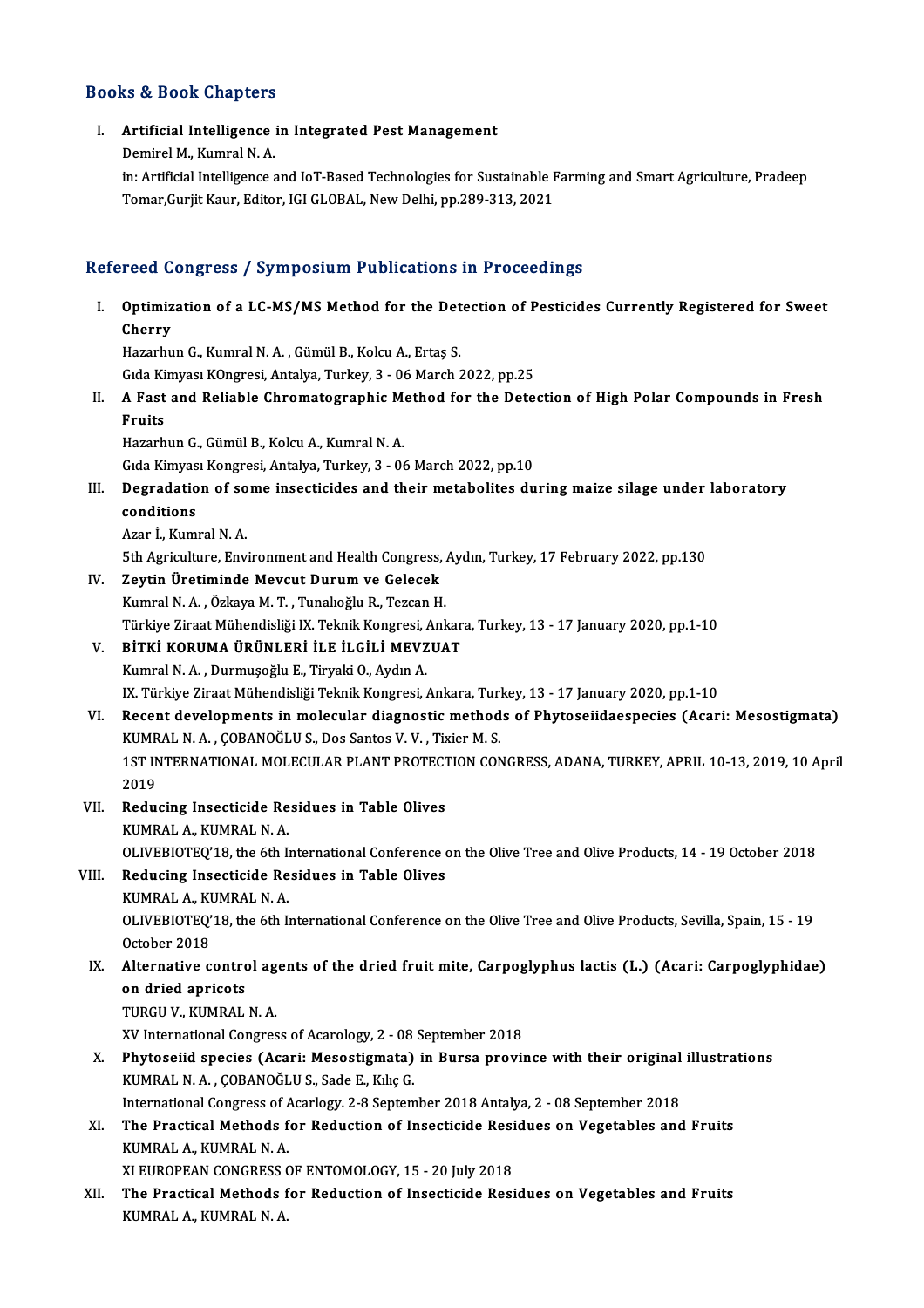- XI European Congress of Entomology, 238-238, Napoli, İtalya, Napoli, Italy, 2 06 July 2018<br>A semnarative texiselesisel study en Temate russet mite (Asulens lusenersisi M XI European Congress of Entomology, 238-238, Napoli, İtalya, Napoli, Italy, 2 - 06 July 2018<br>XIII. A comparative toxicological study on Tomato russet mite (Aculops lycopersici Massee) and its<br>Represent Amblycoive swinghii XI European Congress of Entomology, 238-238, Napoli, İtalya, Napoli, Italy, 2<br>A comparative toxicological study on Tomato russet mite (Aculops<br>predator Amblyseius swirskii Athias-Henriot (Acari: Phytoseiidae)<br>Kaku A. KUMPA A comparative toxico<br>predator Amblyseius<br>Kolcu A., KUMRAL N. A.<br>YI Europeen Congrees 4 predator Amblyseius swirskii Athias-Henriot (Acari: Phytoseiidae)<br>Kolcu A., KUMRAL N. A.<br>XI European Congress of Entomology, 58-58, Napoli, İtalya, Napoli, Italy, 2 - 06 July 2018<br>Economic evoluation of different incestici Kolcu A., KUMRAL N. A.<br>XI European Congress of Entomology, 58-58, Napoli, İtalya, Napoli, Italy, 2 - 06 July 2018<br>XIV. Economic evaluation of different insecticide applications for control of the olive moth, Prays olea XI European Congress of Entomolo<br>Economic evaluation of differe<br>(Bern.), in 'Gemlik' olive trees<br>Mortogly C. Kumral N.A. Economic evaluation o<br>(Bern.), in 'Gemlik' oli<br>Mertoglu G., Kumral N. A.<br><sup>Oth International Olive Sv</sub></sup> (Bern.), in 'Gemlik' olive trees<br>Mertoglu G., Kumral N. A.<br>8th International Olive Symposium, Split, Croatia, 10 - 14 October 2016, vol.1199, pp.177-182<br>FIELD RESPONSE OF RURRETID REFTLE, ANTHAYIA (ANTHAYIA) ANATOLICA AN Mertoglu G., Kumral N. A.<br>8th International Olive Symposium, Split, Croatia, 10 - 14 October 2016, vol.1199, pp.177-182<br>XV. FIELD RESPONSE OF BUPRESTID BEETLE, ANTHAXIA (ANTHAXIA) ANATOLICA ANATOLICA<br>CHEVPOLAT TO SYNTH 8th International Olive Symposium, Split, Croatia, 10 -<br>FIELD RESPONSE OF BUPRESTID BEETLE, ANTI-<br>CHEVROLAT, TO SYNTHETIC SEMIOCHEMICALS FIELD RESPONSE OF BUPRESTID BEETLE, ANT<br>CHEVROLAT, TO SYNTHETIC SEMIOCHEMICALS<br>GENÇER N. S. , ALTIN İ., KUMRAL N. A. , PEHLEVAN B.<br>VIII International Scientific Acriculture Symnosium"A CHEVROLAT, TO SYNTHETIC SEMIOCHEMICALS<br>GENÇER N. S. , ALTIN İ., KUMRAL N. A. , PEHLEVAN B.<br>VIII International Scientific Agriculture Symposium"AGROSYM 2017", Jahorina, Bosnia And Herzegovina, 5 - 08 GENÇER N. S. , ALTIN İ., KUMR<br>VIII International Scientific Ag<br>October 2017, pp.1426-1432<br>A SUBVEY STUDY. BEST BR VIII International Scientific Agriculture Symposium"AGROSYM 2017", Jahorina, Bosnia And Herzegovina, 5 - 08<br>October 2017, pp.1426-1432<br>XVI. A SURVEY STUDY: PEST PROBLEMS AND PEST MANAGEMENT STRATEGIES OF FARMERS IN BURSA
- October 2017, pp.1426-2<br>A SURVEY STUDY: PE:<br>PROVINCE (TURKEY)<br>KUMPAL N.A., KUJNC A SURVEY STUDY: PEST PROBLEMS AND PEST MANAGEMENT STRATEGIES OF FARMERS IN BURSA<br>PROVINCE (TURKEY)<br>KUMRAL N. A. , KILINÇ G., SELVİ A., ÖZDEMİR B. N. , ÜNVEREN B. E. , BOZOĞULLARI H. İ. , DEMİREL H., DEMİREL<br>M. PALTA P. PAT PROVINCE (TURKEY)<br>KUMRAL N. A. , KILINÇ G., SELVİ A., ÖZDEMİR B. N. , ÜNVEREN B. E. , BOZOĞULLARI H. İ. , DEMİREL H., DEMİREL<br>M., BALTA P., PAT S., et al KUMRAL N. A. , KILINÇ G., SELVİ A., ÖZDEMİR B. N. , ÜNVEREN B. E. , BOZOĞULLARI H. İ. , DEMİREL H., DEMİREI<br>M., BALTA P., PAT S., et al.<br>VIII International Scientific Agriculture Symposium"AGROSYM 2017", Jahorina, Bosnia A M., BALTA P., PAT S., et al.<br>VIII International Scientific Ag<br>October 2017, pp.1421-1426<br>A speradie pest for Cemlik
- VIII International Scientific Agriculture Symposium"AGROSYM 2017", Jahorina, Bosnia And H<br>October 2017, pp.1421-1426<br>XVII. A sporadic pest for Gemlik olive trees in Bursa Turkey Olive fly Bactrocera oleae<br>Mortočly G. KUMPA October 2017, pp.1421-1426<br>XVII. A sporadic pest for Gemlik olive trees in Bursa Turkey Olive fly Bactrocera oleae<br>Mertoğlu G., KUMRALN.A. A sporadic pest for Gemlik olive trees in Bursa Turkey Olive fly<br>Mertoğlu G., KUMRAL N. A.<br>8th International Olive Symposium, Split, Croatia, 10 - 14 October 2016<br>The insectiside degradation petential of two Lawtebesillius

Mertoğlu G., KUMRAL N. A.<br>8th International Olive Symposium, Split, Croatia, 10 - 14 October 2016<br>XVIII. The insecticide degradation potential of two Lavtobacillius plantarum strains isolated from<br>formanted table olives 8th International Olive Syr<br>The insecticide degrad:<br>fermented table olives<br>FUMPAL A FUMPALN A The insecticide degrada<br>fermented table olives<br>KUMRAL A., KUMRAL N. A.<br><sup>9th International Olive Sum</sub></sup> fermented table olives<br>KUMRAL A., KUMRAL N. A.<br>8th International Olive Symposium, Split, Croatia, 10 - 14 October 2016<br>Feonomic Evoluction of different incostiside ennlisations for se

KUMRAL A., KUMRAL N. A.<br>8th International Olive Symposium, Split, Croatia, 10 - 14 October 2016<br>XIX. Economic Evaluation of different insecticide applications for control of olive moth Prays oleae in<br>Comlik olive trees **8th International Oliv<br>Economic Evaluati<br>Gemlik olive trees<br>MERTOČLU C KUME** Economic Evaluation of di<br>Gemlik olive trees<br>MERTOĞLU G., KUMRAL N. A.<br><sup>9th International Olive Sumne</sup> 6emlik olive trees<br>MERTOĞLU G., KUMRAL N. A.<br>8th International Olive Symposium, Split, Croatia, 10 - 14 October 2016

- MERTOĞLU G., KUMRAL N. A.<br>8th International Olive Symposium, Split, Croatia, 10 14 October 2016<br>XX. The Effect of Different Doses of Abamectin against the Olive Bud Mite Damaged on Olive Trees<br>Camlik Variety of Bunes 8th International Olive Sympy<br>The Effect of Different D<br>Gemlik Variety of Bursa<br>KU INGG KUMBAL NA The Effect of Different<br>Gemlik Variety of Bur:<br>KILINÇ G., KUMRAL N. A.<br>Hluelarares: Katlimh Tör Gemlik Variety of Bursa<br>KILINÇ G., KUMRAL N. A.<br>Uluslararası Katılımlı Türkiye VI. Bitki Koruma Kongresi, Konya, Turkey, 5 - 08 September 2016<br>Effects of unidine annligation en Tetrenychus untisse damage in venious vesstab
	-

- KILINÇ G., KUMRAL N. A.<br>Uluslararası Katılımlı Türkiye VI. Bitki Koruma Kongresi, Konya, Turkey, 5 08 September 2016<br>XXI. Effects of uridine application on Tetranychus urticae damage in various vegetable plants Uluslararası Katılımlı Türkiye VI. Bitki Koruma Kongresi, Konya, Turk<br>Effects of uridine application on Tetranychus urticae damage<br>KUMRAL N. A. , CANSEV A., GÜLEN H., Kesici M., ERGİN S., CANSEV M.<br>Turkey éth Plant Protect Effects of uridine application on Tetranychus urticae damage in various vegetable<br>KUMRAL N. A. , CANSEV A., GÜLEN H., Kesici M., ERGİN S., CANSEV M.<br>Turkey 6th Plant Protection Congress with international participation, 5
- KUMRAL N. A. , CANSEV A., GÜLEN H., Kesici M., ERGİN S., CANSEV M.<br>Turkey 6th Plant Protection Congress with international participation, 5 08 September 2016<br>XXII. Üridin in Bitkilerin Biyüme ve Geliişmesini Teşvik E Turkey 6th Plant Protection Congress with international participation<br>Üridin in Bitkilerin Biyüme ve Geliişmesini Teşvik Etmde ve S<br>CANSEV A., GÜLEN H., Kesici M., ERGİN S., KUMRAL N.A., CANSEV M.<br>H.Husal Bitki Firvolojisi Üridin in Bitkilerin Biyüme ve Geliişmesini Teşvik Etmde ve Stres Toleransını<br>CANSEV A., GÜLEN H., Kesici M., ERGİN S., KUMRAL N. A. , CANSEV M.<br>II.Ulusal Bitki Fizyolojisi Sempozyumu, Mersin, Turkey, 31 August - 03 Septem

CANSEV A., GÜLEN H., Kesici M., ERGİN S., KUMRAL N. A. , CANSEV M.<br>II.Ulusal Bitki Fizyolojisi Sempozyumu, Mersin, Turkey, 31 August - 03 September 2016<br>XXIII. The tritrophic relationships among tomato varieties tomato rus II.Ulusal Bitki Fizyolojisi<br>The tritrophic relatio<br>Aysan E., KUMRAL N. A.<br><sup>9th Sumnosium of the E</sub></sup> The tritrophic relationships among tomato varieties tomato rust mite and its predate<br>Aysan E., KUMRAL N. A.<br>8th Symposium of the European Association of Acarologists, Valensiya, Spain, 11 - 15 July 2016<br>A nraliminary compo

- Aysan E., KUMRAL N. A.<br>8th Symposium of the European Association of Acarologists, Valensiya, Spain, 11 15 July 2016<br>XXIV. A preliminary comparative study on morphological and genetic characters of Thyplodromus<br>Thyplodrom 8th Symposium of the European Association of Acarologists, Valensiya, Spain, 11 - 1<br>A preliminary comparative study on morphological and genetic characters<br>Thyplodromus athiasae and Thyplodromus Anthoseius recki from Turke KUMRAL N.A., ÇOBANOĞLU S., Tixier M.S., Dos Santos v.V. Thyplodromus athiasae and Thyplodromus Anthoseius recki from Turkey KUMRAL N. A. , ÇOBANOĞLU S., Tixier M. S. , Dos Santos v. V.<br>8th Symposium of the European Association of Acarologists, 11 - 15 July 2016<br>XXV. The effect of Datura stramonium L. leaf extracts on leaf damage and population
- 8th Symposium of the European Association of Acarologists, 11 15 July 2016<br>The effect of Datura stramonium L. leaf extracts on leaf damage and<br>spider mites feeding on bean<br>KUMRAL N. A., SİVRİTEPE N., ERTÜRK Ü., YERLİKAYA The effect of Datura stramonium L. leaf extracts on leaf damage<br>spider mites feeding on bean<br>KUMRAL N. A. , SİVRİTEPE N., ERTÜRK Ü., YERLİKAYA C., ÇOBANOĞLU S.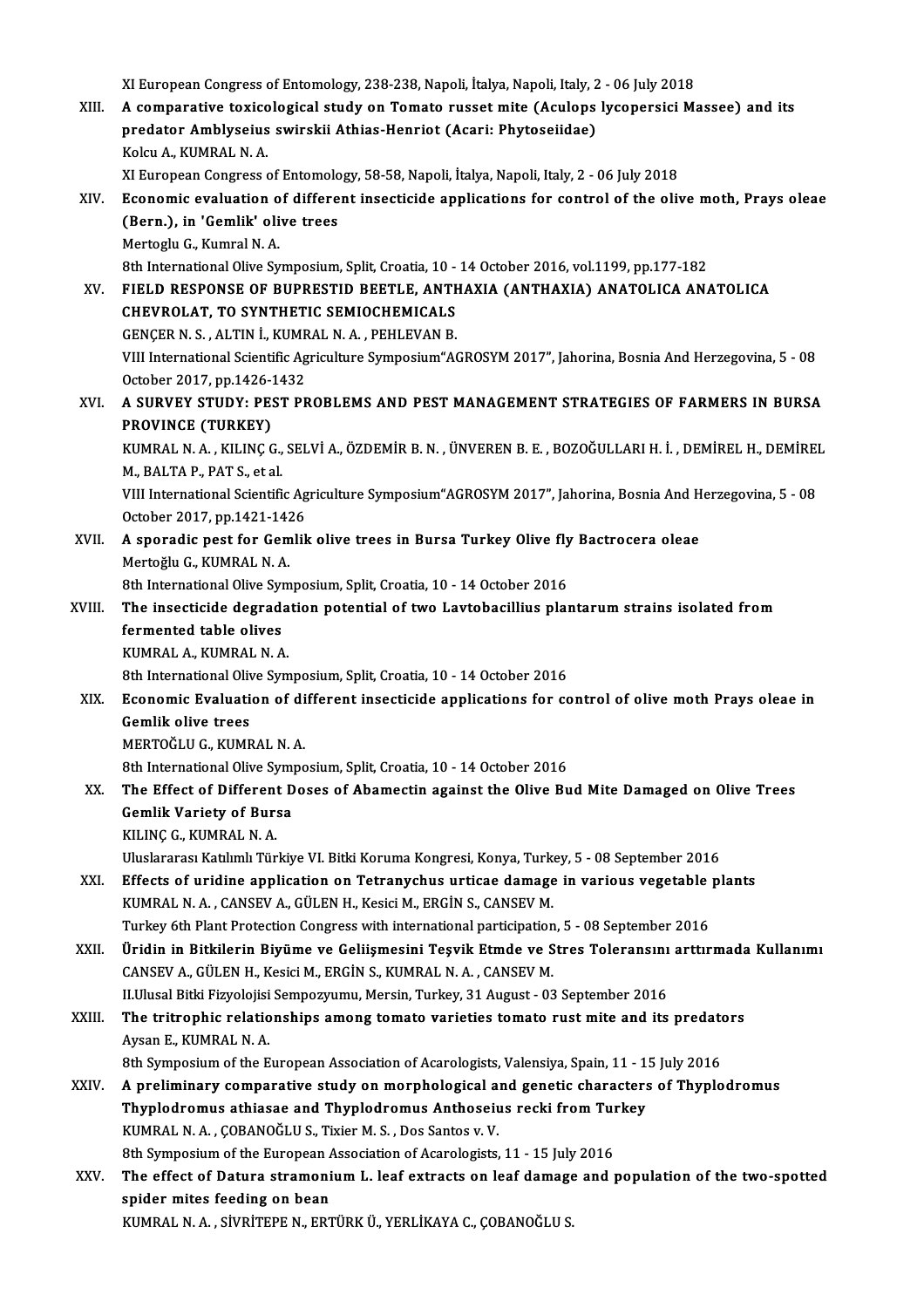International Conference on Biopesticides 7, Biopesticides: Shaping Human Health and Global 34-34, Antalya,<br>Turkay, 19,, 25 October 2014 International Conference on B<br>Turkey, 19 - 25 October 2014<br>A proliminary study for the International Conference on Biopesticides 7, Biopesticides: Shaping Human Health and Global 34-34, Antalya,<br>Turkey, 19 - 25 October 2014<br>XXVI. A preliminary study for the survival of different L plantarum strains in minera

Turkey, 19 - 25 October 2014<br>A preliminary study for the sure<br>chlorpyrifos and deltamethrin<br>KUMPAL A KUMPAL N A A preliminary study for<br>chlorpyrifos and deltam<br>KUMRAL A., KUMRAL N. A.<br>25 International Scientific chlorpyrifos and deltamethrin<br>KUMRAL A., KUMRAL N. A.<br>25. International Scientific-Expert Conference on Agriculture and Food Industry, İzmir, Turkey, 25 - 27 September<br>2014. pp.199 KUMRAL A., K<br>25. Internation<br>2014, pp.199<br>Uludo**č Üniv** 25. International Scientific-Expert Conference on Agriculture and Food Industry, İzmir, Turkey, 25 - 27 Se<br>2014, pp.199<br>XXVII. Uludağ Üniversitesi Yolçatı Göbelye Sulama Göleti'xxnin üniversite yerleşkesi peyzaj alanları<br>s

2014, pp.199<br>Uludağ Üniversitesi Yolçatı Göbelye Sulama Göleti'x<br>sulamasında kullanım olanağının değerlendirilmesi<br>DEMİR A.O. CANDOČAN B.N. ZENCİPKIRAN M. KUMRA Uludağ Üniversitesi Yolçatı Göbelye Sulama Göleti'xxnin üniversite yerle<br>sulamasında kullanım olanağının değerlendirilmesi<br>DEMİR A. O. , CANDOĞAN B. N. , ZENCİRKIRAN M., KUMRAL N. A. , KURTULMUŞ E.<br>12 Hlucel Kültürtelmik S sulamasında kullanım olanağının değerlendirilmesi<br>DEMİR A. O., CANDOĞAN B. N., ZENCİRKIRAN M., KUMRAL N. A., KURTULMUŞ E. 12. Ulusal Kültürteknik Sempozyumu, Tekirdağ, Turkey, 21 - 23 May 2014, pp 163

XXVIII. Decontamination of insecticides by lactic acid bacteria<br>KUMRAL A., KUMRAL N. A. Decontamination of insecticides by lactic acid bacteria<br>KUMRAL A., KUMRAL N. A.<br>24. International Scientific Expert Conference of Agriculture and Food Industry, Saraybosna, Bosnia And<br>Herregovine, 25., 28 September 2013, p KUMRAL A., KUMRAL N. A.<br>24. International Scientific Expert Conference of Ag<br>Herzegovina, 25 - 28 September 2013, pp.293-296<br>Insect pests in olive grouse of Burse (Turkey 24. International Scientific Expert Conference of Agri<br>Herzegovina, 25 - 28 September 2013, pp.293-296<br>XXIX. Insect pests in olive groves of Bursa (Turkey)

Herzegovina, 25 - 28 September 2013, pp.293-296<br>Insect pests in olive groves of Bursa (Turkey)<br>Kovanci B., KUMRAL N. A. 5th International Symposium on Olive Growing, İzmir, Turkey, 27 September - 02 October 2004, pp.569-576 Kovanci B., KUMRAL N. A.<br>5th International Symposium on Olive Growing, İzmir, Turkey, 27 September - 02 October 2004, pp.569-57<br>XXX. The effective natural enemies on pests in olive groves of Bursa (Turkey) and the populati

5th International Symposium on Olive<br>The effective natural enemies on<br>fluctuations of important species<br>KUMPAL N.A., Kovangi B The effective natural er<br>fluctuations of importa<br>KUMRAL N. A. , Kovanci B.<br>5th International Symposi fluctuations of important species<br>KUMRAL N. A. , Kovanci B.<br>5th International Symposium on Olive Growing, İzmir, Turkey, 27 September - 02 October 2004, pp.577-584

KUMRAL N. A. , Kovanci B.<br>5th International Symposium on Olive Growing, İzmir, Turkey, 27 September - 02 October 2004, pp.577-584<br>XXXI. İznik Bursa İlçesindeki Bağlarda Zararlı Salkım Güvesi Lobesia Botrana Den Schiff Lepı 5th International Symposium on Olive Growing, İzmir, Turkey, 27 September - 02<br>İznik Bursa İlçesindeki Bağlarda Zararlı Salkım Güvesi Lobesia Botran;<br>Tortrıcıdae nin Ergin Popülasyon Dalgalanması Üzerinde Araştırmalar<br>KOVA İznik Bursa İlçesindeki Bağlarda Zar<br>Tortrıcıdae nin Ergin Popülasyon D:<br>KOVANCI B., TÜRKBEN C., KUMRAL N. A.<br>Türkiye 6 Bağalık Samnazınımı, Tekirda Tortrıcıdae nin Ergin Popülasyon Dalgalanması Üzerinde Araştırmalar<br>KOVANCI B., TÜRKBEN C., KUMRAL N. A.<br>Türkiye 6. Bağcılık Sempozyumu, Tekirdağ, Turkey, 19 - 23 September 2005, vol.1, pp.289-296

### Supported Projects

Supported Projects<br>KUMRAL N. A. , AKSOY A., GÜMÜL B., HAZARHUN G., KOLCU A., ERTAŞ S., Project Supported by Higher Education<br>Institutions, Kinarda postisit kalıntı ricklerinin belirlenmesi, sraktılması ve analis vöntemleri Bupporticu in ojcelli<br>KUMRAL N. A. , AKSOY A., GÜMÜL B., HAZARHUN G., KOLCU A., ERTAŞ S., Project Supported by Higher Education<br>Anathymalar, 2021 - Continues KUMRAL N. A. , AKSOY A., GÜMI<br>Institutions, Kirazda pestisit kal<br>araştırmalar, 2021 - Continues<br>Kumral N. A. Hazarbun G. Tosl Institutions, Kirazda pestisit kalıntı risklerinin belirlenmesi, azaltılması ve analiz yöntemlerinin geliştirilmesi üz<br>araştırmalar, 2021 - Continues<br>Kumral N. A. , Hazarhun G., Technopark, Taze Sebze ve Meyvelerde Kullanı

araştırmalar, 2021 - Continues<br>Kumral N. A. , Hazarhun G., Technopark, Taze Sebze ve Meyvelerde Kullanılan Pestisitlerin Parçalanma Ürünü<br>Metabolitlerinin Belirlenmesi için Analiz Yöntemlerinin Geliştirilmesi, 2022 - 2024 Kumral N. A. , Hazarhun G., Technopark, Taze Sebze ve Meyvelerde Kullanılan Pestisitlerin Parçalanma Ürünü<br>Metabolitlerinin Belirlenmesi için Analiz Yöntemlerinin Geliştirilmesi, 2022 - 2024<br>Akbudak N., Kumral N. A. , Genç

Metabolitlerinin Belirlenmesi için Analiz Yöntemlerinin Geliştirilmesi, 2022 - 2024<br>Akbudak N., Kumral N. A. , Gençer N. S. , TUBITAK Project, Domates Pas Akarı Aculops lycopersici (Massee), (Acarina:<br>Eriophyidae)'ye Karşı Akbudak N., Kumra<br>Eriophyidae)'ye Ka<br>Etkisi, 2020 - 2023<br>KUMPAL N. A., Pro Eriophyidae)'ye Karşı Kullanılma Potansiyeli Olan Farklı Phytoseiid Türlerinin Etkinliğine Domates Çeşit Farklılıkları<br>Etkisi, 2020 - 2023<br>KUMRAL N. A. , Project Supported by Higher Education Institutions, Bursa İli Zeytin

Etkisi, 2020 - 2023<br>KUMRAL N. A. , Project Supported by Higher Education Institution<br>Akarların Mücadelesi Üzerine Entegre Bir Yaklaşım, 2018 - 2022<br>Kumral N. A., TACEM Tarımsal Arastırmalar ve Bolitikalar Canal I KUMRAL N. A. , Project Supported by Higher Education Institutions, Bursa İli Zeytin Bahçelerinde Zararlı Eriophyid<br>Akarların Mücadelesi Üzerine Entegre Bir Yaklaşım, 2018 - 2022<br>Kumral N. A. , TAGEM Tarımsal Araştırmalar v

Akarların Mücadelesi Üzerine Entegre Bir Yaklaşım, 2018 - 2022<br>Kumral N. A. , TAGEM Tarımsal Araştırmalar ve Politikalar Genel Müdürlüğü Projesi, Orta Anadolu Bölgesinde fasulye<br>ekiliş alanlarında akar türlerinin yaygınlık Kumral N. A., TAGEM Tarımsal Araştırmalar ve Politikalar Genel Müdürlüğü Projesi, Orta Anadolu Bölgesinde fasulye ekiliş alanlarında akar türlerinin yaygınlık ve yoğunluklarının, zararlı-yararlı ilişkilerinin belirlenmesi ile önemli zararlı<br>türün popülasyon gelişimi, 2016 - 2020<br>Kumral A., Kumral N. A. , Project Supported by Higher Ed

türün popülasyon gelişimi, 2016 - 2020<br>Kumral A., Kumral N. A. , Project Supported by Higher Education I<br>mikroorganizmaların pestisit yıkımı üzerine etkileri, 2015 - 2020<br>Kumral N. A., Project Supported by Higher Education Kumral A., Kumral N. A. , Project Supported by Higher Education Institutions, Gıda fermentasyonlarında görev alan bazı<br>mikroorganizmaların pestisit yıkımı üzerine etkileri, 2015 - 2020<br>Kumral N. A. , Project Supported by H

mikroorganizmaların pestisit yıkımı üzerine etkileri, 2015 - 2020<br>Kumral N. A. , Project Supported by Higher Education Institutions, Bazı sebze türlerindel<br>utricae (Koch)'un biyolojisi, popülasyon gelişimi ve zararı üzerin Kumral N. A. , Project Supported by Higher Education Institutions, Bazı sebze türlerindeki çeşit farklılığının Tetranychu<br>utricae (Koch)'un biyolojisi, popülasyon gelişimi ve zararı üzerine etkileri., 2013 - 2019<br>Kumral N.

utricae (Koch)'un biyolojisi, popülasyon gelişimi ve zararı üzerine etkileri., 2013 - 2019<br>Kumral N. A. , TUBITAK Project, Domates Pas Akarı (Aculops lycopersici Massee) ve Avc<br>Henriot (Acari: Phytoseiidae) Üzerine Karşıla Kumral N. A. , TUBITAK Project, Domates Pas Akarı (Aculops lycopersici Massee) ve Avcısı Amblyseius swirskii Athias<br>Henriot (Acari: Phytoseiidae) Üzerine Karşılaştırmalı Toksikolojik Çalışma, 2017 - 2018<br>KUMRAL N. A. , GEN

Henriot (Acari: Phytoseiidae) Üzerine Karşılaştırmalı Toksikolojik Çalışma, 2017 - 2018<br>KUMRAL N. A. , GENÇER N. S. , Project Supported by Higher Education Institutions, Bazı Sentetik Semiyokimyasalların<br>Doğal Düşmanlar Üz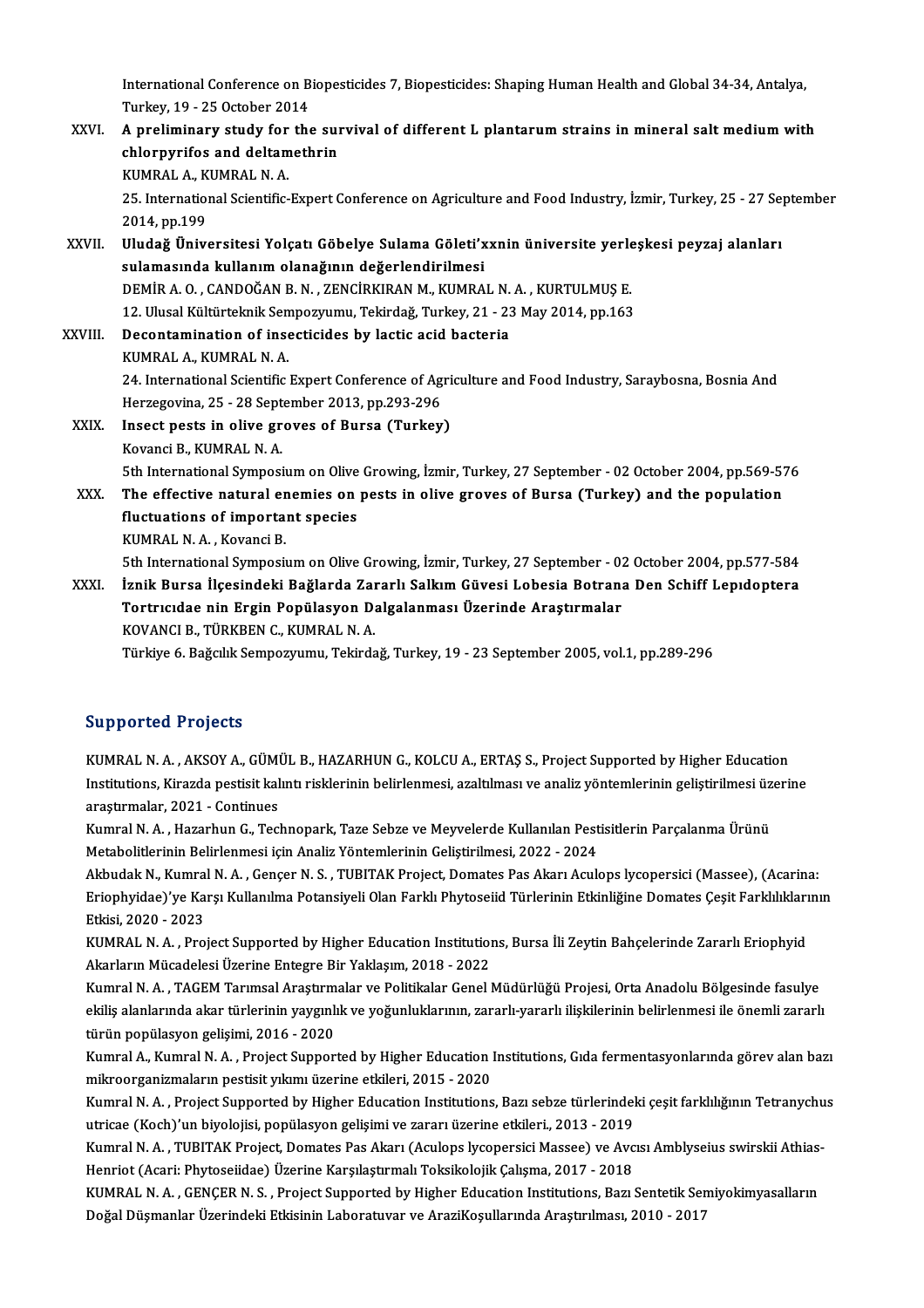KUMRAL N. A. , Project Supported by Higher Education Institutions, Gemlik Çeşidi Zeytin Bahçelerinde Farklı İnsektisit<br>Urgulamelerinin Zararlı Penülesyeniy Zararı ve Zaytin Verimine Etkilerinin Belirlenmesi, 2014, 2015 KUMRAL N. A. , Project Supported by Higher Education Institutions, Gemlik Çeşidi Zeytin Bahçelerinde<br>Uygulamalarının Zararlı Popülasyonu, Zararı ve Zeytin Verimine Etkilerinin Belirlenmesi., 2014 - 2015<br>Kumral N. A., Ceban KUMRAL N. A. , Project Supported by Higher Education Institutions, Gemlik Çeşidi Zeytin Bahçelerinde Farklı İnsektisit<br>Uygulamalarının Zararlı Popülasyonu, Zararı ve Zeytin Verimine Etkilerinin Belirlenmesi., 2014 - 2015<br>K

Uygulamalarının Zararlı Popülasyonu, Zararı ve Zeytin Verimine Etkilerinin Belirlenmesi., 2014 - 2015<br>Kumral N. A. , Çobanoğlu S., FP7 Project, Detection and analysis inter and intra specific variability of common pest and Kumral N. A. , Çobanoğlu S., FP7 Project, Detection and analysis inter and intra specific variability of common pest and<br>predator mites using new molecular and imaging tools, 2011 - 2015<br>Kumral N. A. , TUBITAK Project, Far

predator mites using new molecular and imaging tools, 2011 - 2015<br>Kumral N. A. , TUBITAK Project, Farklı Sofralık Domates Çeşitlerinde İkinoktalı Kırmızıörüm<br>in Hayat Tablosu Parametreleri ve Popülasyon Gelişimi Üzerine Ar Kumral N. A. , TUBITAK Project, Farklı Sofralık Domates Çeşitlerinde İkinoktalı Kırmızıörümcek Tetranychus urticae Koch<br>in Hayat Tablosu Parametreleri ve Popülasyon Gelişimi Üzerine Araştırmalar, 2012 - 2013<br>Kumral N. A. ,

in Hayat Tablosu Parametreleri ve Popülasyon Gelişimi Üzerine Araştırmalar, 2012 - 2013<br>Kumral N. A. , Çobanoğlu S., TUBITAK Project, Ankara Bursa ve Yalova illerinde Solanaceae familyası bitkilerinde bu<br>akar türlerinin be Kumral N. A. , Çobanoğlu S., TUBIT<br>akar türlerinin belirlenmesi ve ön<br>üzerine incelemeler, 2008 - 2011<br>Asıkgöz E. Bilgili II. Kumral N. A akar türlerinin belirlenmesi ve önemli akar türlerinin popülasyon yoğunlukları ile doğal düşmanlarının saptanması<br>üzerine incelemeler, 2008 - 2011<br>Açıkgöz E., Bilgili U., Kumral N. A. , Candoğan B. N. , TUBITAK Project, Çi

üzerine incelemeler, 2008 - 2011<br>Açıkgöz E., Bilgili U., Kumral N. A. , Candoğan B<br>gelişimi ve çim kalitesine etkileri, 2006 - 2009<br>Kumral N. A., Canser N. S., Susurluk H., TUPIT Açıkgöz E., Bilgili U., Kumral N. A. , Candoğan B. N. , TUBITAK Project, Çim alanlarda değişik tarımsal uygulamaların bitki<br>gelişimi ve çim kalitesine etkileri, 2006 - 2009<br>Kumral N. A. , Gençer N. S. , Susurluk H., TUBITA

gelişimi ve çim kalitesine etkileri, 2006 - 2009<br>Kumral N. A. , Gençer N. S. , Susurluk H., TUBITAK Project, Panonychus ulmi (Koch) (Tetranychidae: Acarina)'nin f<br>bahçe ırklarının yoğun kullanılan bazı pestisitlere karşı d Kumral N. A. , Gençer N. S<br>bahçe ırklarının yoğun ku<br>saptanması, 2007 - 2008<br>Kumral N. A. , Koyancı B bahçe ırklarının yoğun kullanılan bazı pestisitlere karşı duyarlılıklarının ve zehirliliği giderici enzim aktivitelerinir<br>saptanması, 2007 - 2008<br>Kumral N. A. , Kovancı B., Akbudak B., TUBITAK Project, Bursa ilinde bulunan saptanması, 2007 - 2008<br>Kumral N. A. , Kovancı B., Akbudak B., TUBITAK Project, Bursa ilinde bulunan zeytin zararlılarının saptanması ve

bunlardan önemli olanların popülasyon dalgalanması üzerinde araştırmalar, 2002 - 2003

Gençer N. S. , Kumral N. A. , Project Supported by Higher Education Institutions, Bursa İlinde Bulunan İncir Zararlılarının<br>Saptanması ve Bunlardan Önemli Olanların Popülasyon Değisimleri, 2000 - 2003

#### Patent

**Patent**<br>Cansev A., Gülen H., Ergin S., Kesici M., Kumral N. A. , Cansev M., Use of pyrimidines in stimulation of plant growth and<br>davelopment and enhancement of strees telerance. Petent, CHAPTER A Human Needs. The Inventi r accree<br>Cansev A., Gülen H., Ergin S., Kesici M., Kumral N. A. , Cansev M., Use of pyrimidines in stimulation of plant growth a<br>development and enhancement of stress tolerance, Patent, CHAPTER A Human Needs, The Invention Cansev A., Gülen H., Ergin S., Kesici M., Kumral N. A. , Cansev M<br>development and enhancement of stress tolerance, Patent, Cl<br>Number: 2967061 , Registration in Multiple Countries, 2017 Number: 2967061 , Registration in Multiple Countries, 2017<br>Activities in Scientific Journals

Türkiye Entomoloji Dergisi, Assistant Editor, 2018 - Continues

#### Memberships / Tasks in Scientific Organizations

Memberships / Tasks in Scientific Organizations<br>ARDEB TOVAG DANIŞMA KURULU, Member of Advisory Board, 2020 - Continues, Turkey<br>Türkiye Biyelejik Müsadele Derneği Member 2010, Centinues Turkey Türkiye Biyolojik Mücadele Derneği, Member of Advisory Board, 2020 - C<br>Türkiye Biyolojik Mücadele Derneği, Member, 2010 - Continues, Turkey<br>Türkiye Entempleji Derneği, Member, 2005 - Continues, Turkey ARDEB TOVAG DANIŞMA KURULU, Member of Advisory Board,<br>Türkiye Biyolojik Mücadele Derneği, Member, 2010 - Continues,<br>Türkiye Entomoloji Derneği, Member, 2005 - Continues, Turkey Türkiye Entomoloji Derneği, Member, 2005 - Continues, Turkey<br>Scientific Refereeing

Scie<mark>ntific Refereeing</mark><br>International Journal Of Acarology, SCI Journal, December 2020<br>Pest Management Ssience, SCI Journal, November 2020 BestManagement Coron BestMan<br>International Journal Of Acarology, SCI Journal, December<br>PestManagement Science, SCI Journal, November 2020<br>Festoviselogy Ard Environmental Sefety, SCI Journal, Os International Journal Of Acarology, SCI Journal, December 2020<br>Pest Management Science, SCI Journal, November 2020<br>Ecotoxicology And Environmental Safety, SCI Journal, October 2020<br>Ecotoxicology And Environmental Safety, S Pest Management Science, SCI Journal, November 2020<br>Ecotoxicology And Environmental Safety, SCI Journal, October 2020<br>Ecotoxicology And Environmental Safety, SCI Journal, July 2020 TÜRKIYE ENTOMOLOJI DERGISI-TURKISH JOURNAL OF ENTOMOLOGY, SCI Journal, July 2020 International Journal Of Acarology, SCI Journal, June 2020

#### Scientific Consultations

NANOMİK BIOTECHNOLOGY, Other, Bursa Uludağ University, Ziraat Fakültesi, Bitki Koruma, Turkey, 2021 - Continues